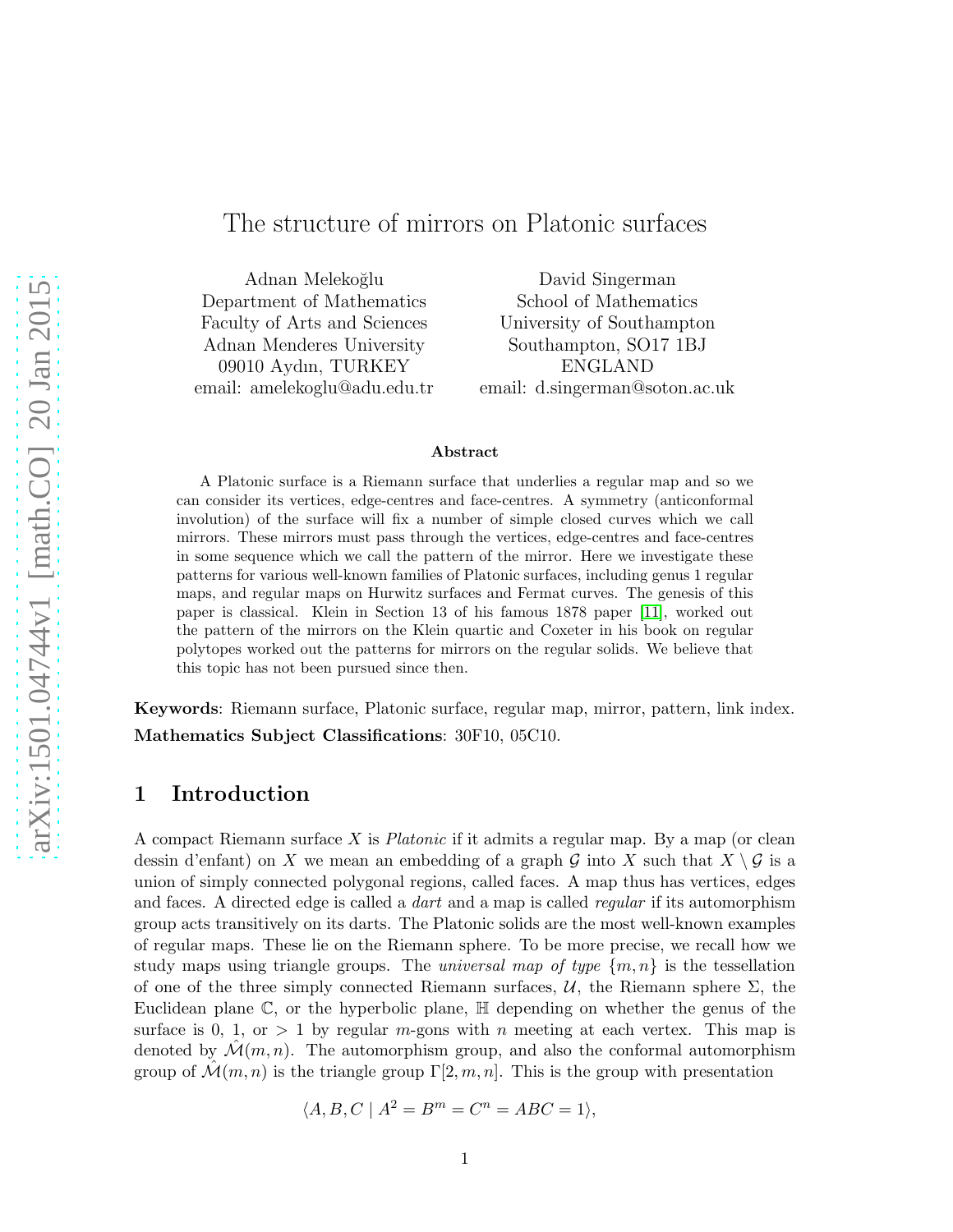the orientation preserving subgroup of the extended triangle group  $\Gamma(2, m, n)$  generated by three reflections  $P$ ,  $Q$ ,  $R$  as described in §2.

In general, a map is of *type*  $\{m, n\}$  if m is the lcm of the face sizes and n is the lcm of the vertex valencies. As shown in [\[9\]](#page-18-1), every map of type  $\{m, n\}$  is a quotient of  $\mathcal{M}(m, n)$  by a subgroup M of the triangle group  $\Gamma[2, m, n]$ . Then M is called a *map subgroup* of  $\mathcal{M}(m, n)$ or sometimes a fundamental group of  $\mathcal{M}(m, n)$ , inside  $\Gamma[2, m, n]$ . Thus, associated with a map M we have a unique Riemann surface  $\mathcal{U}/M$ . The map is regular if and only if M is a normal subgroup of  $\Gamma[2, m, n]$ . Thus, a Platonic surface is one of the form  $\mathcal{U}/M$  where  $M$  is a normal subgroup of a triangle group and  $\mathcal U$  is a simply connected Riemann surface. A *symmetry* of a Riemann surface X is an anticonformal involution  $T: X \to X$  and a *symmetric* Riemann surface is one that admits a symmetry, for example the Riemann sphere admits complex conjugation as a symmetry.

We are interested in the fixed point set of a symmetry. This is given by a classical theorem of Harnack which tells us that the fixed point set of a symmetry  $T$  consists of a number k of disjoint Jordan curves, where  $0 \leq k \leq g+1$  and g is the genus of X. Each such Jordan curve is called a *mirror* of T.

On a regular map  $\mathcal M$  a special role is played by the fixed points of automorphisms of the map (or the Riemann surface). These are the vertices, edge-centres and face-centres of M. We call such points the *geometric points* of M. As an automorphism preserves the vertices, edge-centres and face-centres, it follows that a mirror must pass through vertices, edge-centres and face-centres. Let us denote a vertex by 0, an edge-centre by 1 and a face-centre by 2. This notation comes from Coxeter [\[5\]](#page-18-2). If we travel along a mirror we will in succession meet a sequence of geometric points of the map, and if we have a map on a compact surface then this sequence is finite. This sequence is called the *pattern* of the mirror. We sometimes use the term pattern of a symmetry if the symmetry fixes a unique mirror. In [\[5\]](#page-18-2), Section 4.5 the patterns of the mirrors of the regular solids are computed and displayed here in Table [1](#page-4-0) in §2.

As an example consider the dodecahedral map on the Riemann sphere in Figure [1.](#page-1-0) The reflection  $z \mapsto \overline{z}$  fixes the equator which passes through vertices, edge-centres and face-centres giving the patten  $010212010212$ , which we abbreviate to  $(010212)^2$ , see Figure [1.](#page-1-0)



<span id="page-1-0"></span>Figure 1: Dodecahedron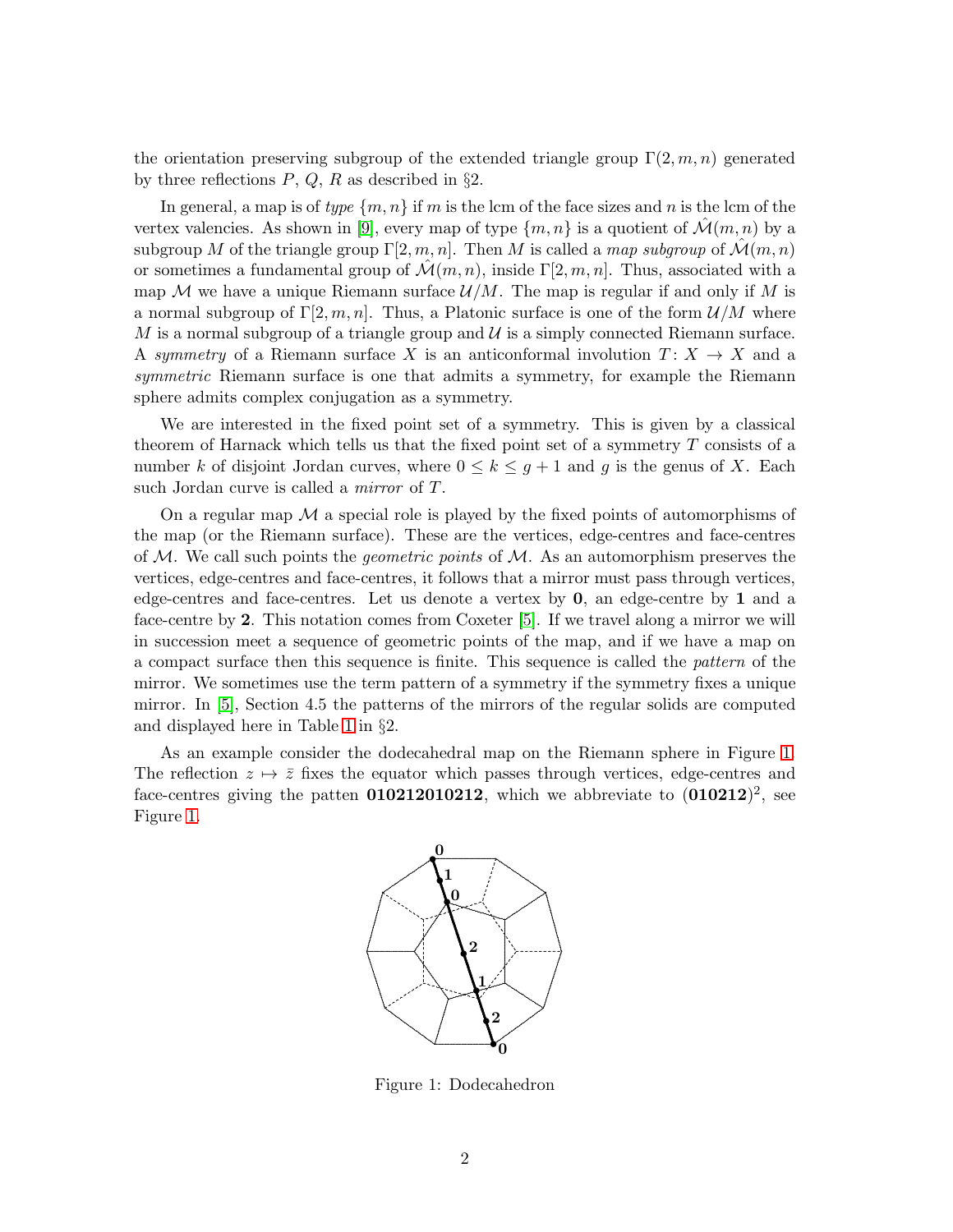However well before Coxeter, Felix Klein had discussed this very idea in his famous paper where he introduced the Klein quartic. This corresponds to his Riemann surface of genus 3 with automorphism group  $PSL(2,7)$  of order 168. Associated with this surface is the well-known map of type {3, 7}. The Klein surface is symmetric and in Section 13 of his paper Klein points out that on his surface a mirror has pattern  $(010212)^3$ . (However in Klein's paper (see [\[11\]](#page-18-0), p465 or [\[14\]](#page-18-3), p322) he uses  $a, b, c$  for  $2, 0, 1$ .)

Our aim is to discuss patterns for Platonic surfaces in general.

# 2 Patterns of mirrors

An automorphism of a Riemann surface X is a biholomorphic homeomorphism  $T: X \to X$ . It is known that if we have a map  $\mathcal M$  on a surface X, then this induces a natural complex structure on X that makes X into a Riemann surface. (See [\[7,](#page-18-4) [9,](#page-18-1) [21\]](#page-19-0)). An automorphism of the map  $\mathcal M$  is a automorphism of the Riemann surface X that transforms the map to itself and preserves incidence. We let  $Aut X$ ,  $Aut^{\pm} X$  denote the conformal automorphism group of  $X$ , and the extended automorphism group of  $X$ , respectively, where the extended automorphism group allows anticonformal automorphisms. Similarly, we let  $Aut\mathcal{M}$  and  $Aut^{\pm}M$  denote the sense preserving automorphism group of M and the full automorphism group of  $M$ , respectively. We have  $Aut \mathcal{M}$  lies in  $Aut X$  with a similar remark about the full groups. In most cases, these groups coincide although there are cases where the automorphism group of the Riemann surface is strictly larger than the automorphism group of the map. A regular map is called *reflexible* if it admits an orientaion-reversing automorphism, (often this will be a reflection) and then  $|Aut^{\pm}M| = 2|AutM|$ .

Let X be a Riemann surface of genus g and let M be a regular map of type  $\{m, n\}$  on X. Let F be a face of M. If we join the centre of F to the centres of the edges and the vertices surrounding  $F$  by geodesic arcs, we obtain a subdivision of  $F$  into  $2m$  triangles. Each triangle has angles  $\pi/2$ ,  $\pi/m$  and  $\pi/n$ , and will be called a  $(2, m, n)$ *-triangle*. In this way, we obtain a triangulation of X. Note that there are as many  $(2, m, n)$ -triangles as the order of  $Aut^{\pm}M$ , and the reflexibility of M implies that  $Aut^{\pm}M$  is transitive on these triangles.

Let T be a  $(2, m, n)$ -triangle on X and let P, Q and R denote the reflections in the sides of T, as indicated in Figure [2.](#page-3-0) These reflections satisfy the relations

<span id="page-2-0"></span>
$$
P2 = Q2 = R2 = (PQ)2 = (QR)m = (RP)n = 1.
$$
 (2.1)

The triangle group  $\Gamma[2, m, n]$  is generated by  $A = PQ$ ,  $B = QR$  and  $C = RP$  obeying the relations

$$
A^2 = B^m = C^n = ABC = 1.
$$

The reflections P, Q and R generate  $Aut^{\pm}M$ . However, the relations in [\(2.1\)](#page-2-0) only give a finite group if  $g = 0$  and hence in other cases we need at least one more relation to get a presentation for  $Aut^{\pm}M$ . The pair of any two successive geometric points on a mirror is either 01, 02 or 12 (or in reverse order). Let  $T^*$  be a  $(2, m, n)$ -triangle. Then we see that each corner of  $T^*$  either is a vertex, a face-center or an edge-center of M. So we can label the corners of  $T^*$  with 0, 1 and 2. Each of the pairs 01, 02 and 12 corresponds to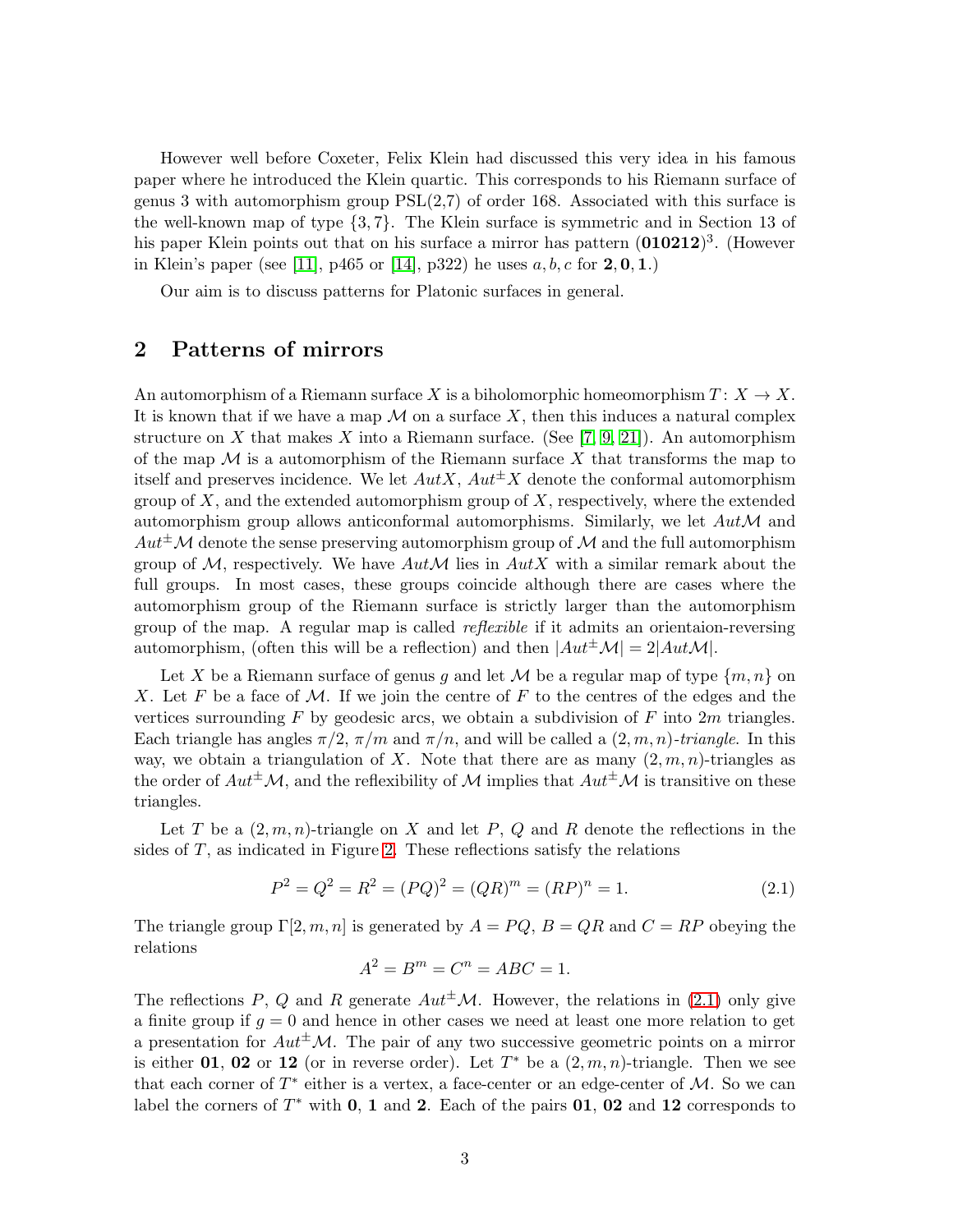one of the sides of T ∗ . We will call the corresponding sides of T ∗ the 01-*side*, the 02-*side* and the 12-*side*. See Figure [2.](#page-3-0)



<span id="page-3-0"></span>Figure 2:  $(2, m, n)$ -triangle

Let  $M$  be a mirror on  $X$  fixed by a reflection. Then  $M$  passes through some geometric points of  $M$ . These geometric points form a periodic sequence of the form

<span id="page-3-1"></span>
$$
\underbrace{a_1 a_2 \dots a_{k-1} a_k}_{1} \underbrace{a_1 a_2 \dots a_{k-1} a_k}_{2} \dots \underbrace{a_1 a_2 \dots a_{k-1} a_k}_{N}
$$
 (2.2)

which we call the *pattern* of M, where  $a_i \in \{0, 1, 2\}$  and  $1 \le i \le k$ . We call  $a_1 a_2 \ldots a_{k-1} a_k$ of [\(2.2\)](#page-3-1) a *link* of the pattern and call N the *link index*. We abbreviate the pattern [\(2.2\)](#page-3-1) to  $(a_1a_2 \ldots a_{k-1}a_k)^N$ . For example, from the introduction we see that for the dodecahedron the links are all  $(010212)^2$  so the link index is 2. For the Klein map we have the same link but now the link index is 3. As Klein thought of his map as being a higher genus version of the dodecahedron it is interesting to note the similarities in their patterns!

*As a Riemann surface determines a unique map, we can talk about a pattern of a Riemann surface. Note that the dual map is also associated with this Riemann surface but the patterns for the dual are found by interchanging* 0*s and* 2*s.*

We display the patterns for the Platonic solids (the regular maps on the sphere) in Table [1.](#page-4-0) Most of this is from Coxeter [\[5\]](#page-18-2) §4.5, except for the easy cases of the dihedron and its dual hosohedron. Note that in Table [1,](#page-4-0) the tetrahedron, type {3, 3} or the icosahedron, type  $\{3, 5\}$  have only one pattern listed but for the octahedron, type  $\{3, 4\}$  there are two patterns listed. We shall see why soon.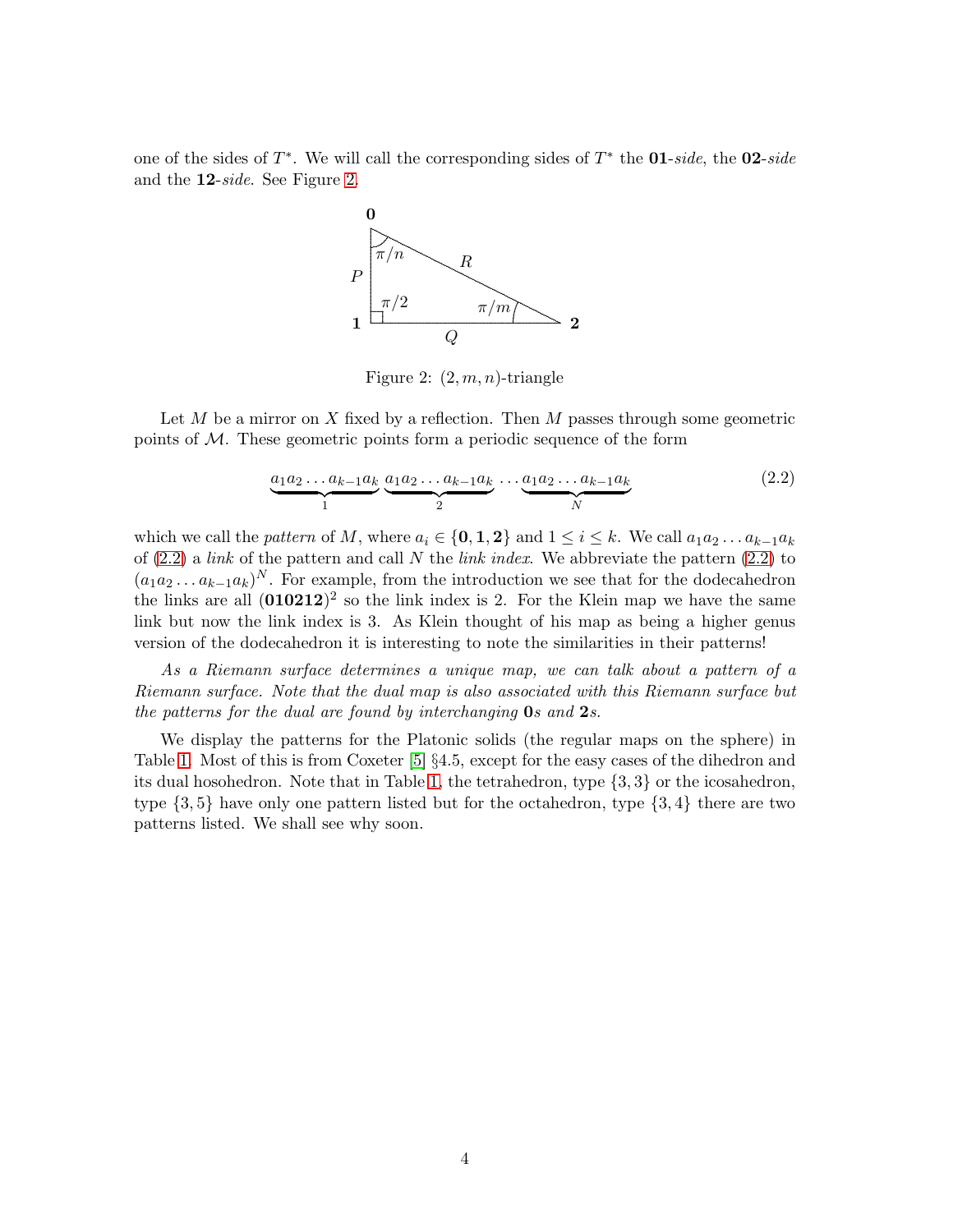| Platonic Solid | Map Type                | Number of Mirrors                                                                                                                                                                                                                                                                                  | Pattern                                                     |  |  |
|----------------|-------------------------|----------------------------------------------------------------------------------------------------------------------------------------------------------------------------------------------------------------------------------------------------------------------------------------------------|-------------------------------------------------------------|--|--|
| Tetrahedron    | $\{3,3\}$               | 6                                                                                                                                                                                                                                                                                                  | 010212                                                      |  |  |
| Octahedron     | $\{3,4\}$               | 3                                                                                                                                                                                                                                                                                                  |                                                             |  |  |
|                |                         | 6                                                                                                                                                                                                                                                                                                  |                                                             |  |  |
| Cube           | ${4,3}$                 | 3                                                                                                                                                                                                                                                                                                  |                                                             |  |  |
|                |                         |                                                                                                                                                                                                                                                                                                    |                                                             |  |  |
| Icosahedron    | $\{3,5\}$               | 15                                                                                                                                                                                                                                                                                                 | $\overline{({\bf 0}{\bf 1}{\bf 0}{\bf 2}{\bf 1}{\bf 2})^2}$ |  |  |
| Dodecahedron   | $\{5,3\}$               | 15                                                                                                                                                                                                                                                                                                 | $(\overline{\mathbf{010212}})^2$                            |  |  |
| Hosohedron     | $\{2,n\}$ <i>n</i> odd  | $\mathbf{1}$                                                                                                                                                                                                                                                                                       |                                                             |  |  |
|                |                         | $\boldsymbol{n}$                                                                                                                                                                                                                                                                                   | 0102                                                        |  |  |
| Hosohedron     |                         |                                                                                                                                                                                                                                                                                                    |                                                             |  |  |
|                | $\{2,n\}$ <i>n</i> even |                                                                                                                                                                                                                                                                                                    |                                                             |  |  |
|                |                         |                                                                                                                                                                                                                                                                                                    |                                                             |  |  |
| Dihedron       | ${n,2}$ <i>n</i> odd    | 1                                                                                                                                                                                                                                                                                                  |                                                             |  |  |
|                |                         | $\boldsymbol{n}$                                                                                                                                                                                                                                                                                   | 0212                                                        |  |  |
| Dihedron       |                         | 1                                                                                                                                                                                                                                                                                                  | $\overline{{(01)}^n}$                                       |  |  |
|                | ${n, 2}$ <i>n</i> even  | $\overline{(01)^4}$<br>$({\bf 0212})^2$<br>$(\overline{\bf 12})^4$<br>$({\bf 0102})^2$<br>6<br>$(\mathbf{12})^n$<br>$({\bf 01})^2$<br>$n/\overline{2}$<br>$({\bf 02})^2$<br>n/2<br>$(\mathbf{12})^n$<br>$(\overline{\mathbf{01})^n}$<br>$({\bf 02})^2$<br>n/2<br>$({\bf 12})^{\overline 2}$<br>n/2 |                                                             |  |  |
|                |                         |                                                                                                                                                                                                                                                                                                    |                                                             |  |  |

<span id="page-4-0"></span>Table 1: Spherical Maps and Patterns

# 3 Universal maps

# 3.1 Patterns of universal maps

We now find the patterns for the universal maps  $\mathcal{M}(m, n)$ . The patterns for the universal maps depend just on the parity of  $m, n$ . We suppose that our universal maps are infinite, that is, for now we ignore the spherical maps.

We give these patterns in the following result.

<span id="page-4-2"></span>Theorem 3.1. *The patterns for the nonspherical universal maps are given in Table [2.](#page-4-1)*

<span id="page-4-1"></span>

| Case             | Reflections  | Pattern           |
|------------------|--------------|-------------------|
| $m$ and $n$ odd  | P, Q, R      | $(010212)^\infty$ |
| $m$ odd $n$ even | $\mathcal P$ | $(01)^\infty$     |
|                  | Q, R         | $(0212)^\infty$   |
|                  | Р            | $(01)^\infty$     |
| $m$ and $n$ even | Ο            | $(12)^\infty$     |
|                  | R            | $(02)^\infty$     |
| $m$ even $n$ odd | P, R         | $(0102)^\infty$   |
|                  |              | $(12)^\infty$     |

Table 2: Patterns of Mirrors of universal maps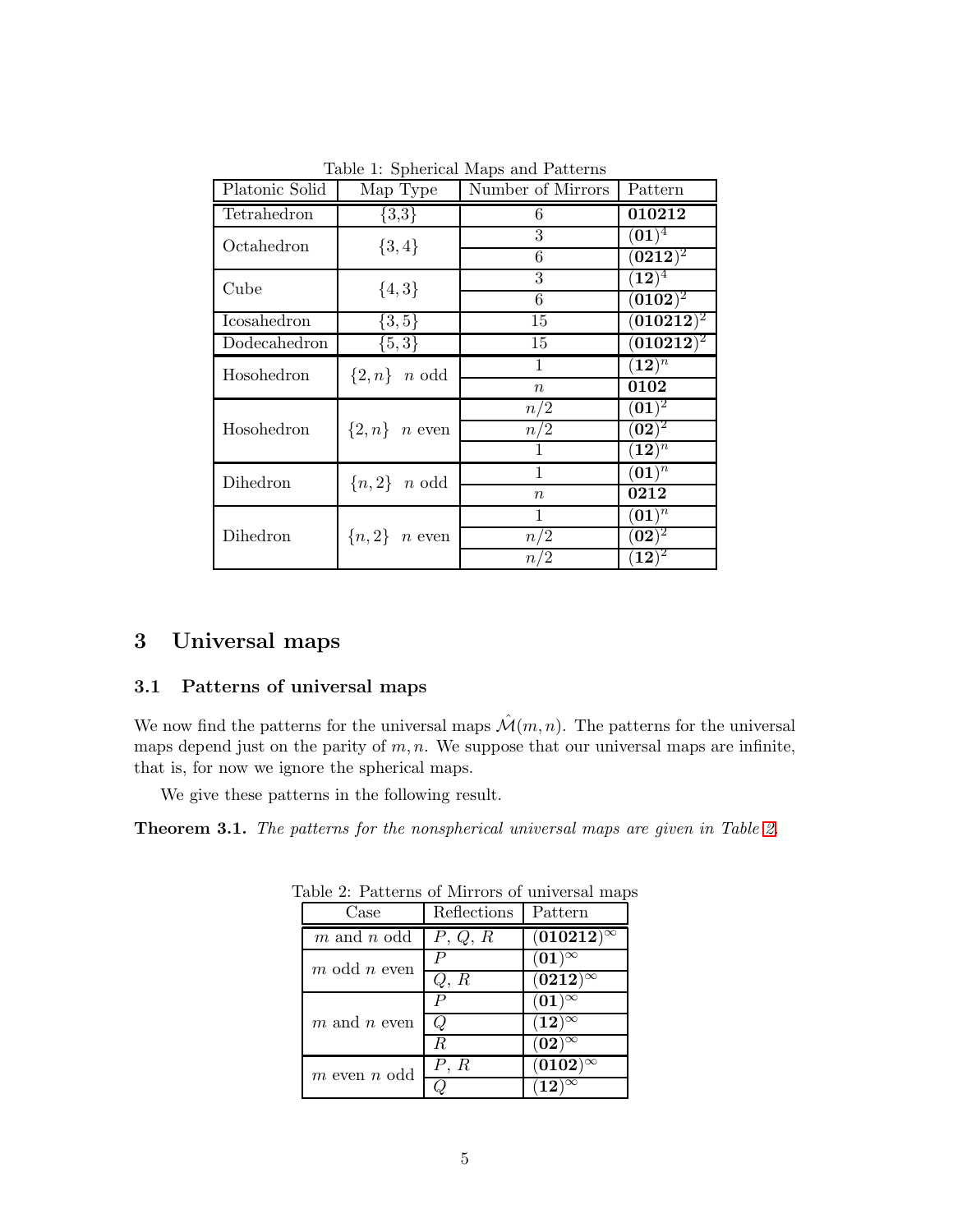- *Proof.* 1. m, n even. There are mirrors joining opposite vertices of a n-sided polygon that pass through face-centres. These correspond to the R-symmetries and so the pattern is  $(02)^\infty$ . Similarly the Q-symmetries pass though edge-centres and face-centres giving their pattern to be  $(12)^\infty$ . The P-symmetries pass through edgecentres and vertices giving the pattern  $(01)^\infty$ . (Take the square lattice as an example.)
	- 2. *n* even,  $m$  odd. Now the  $R$ -symmetries are through lines joining opposite vertices that pass through a face-centre and then continue along an edge of the adjacent polygon, giving its pattern as  $(0212)^\infty$ . The pattern for the Q-symmetries is the same, but the P-symmetries just go through edge-centres and vertices and so the pattern is  $(01)^\infty$ . (An example here might be tessellation of the plane by equilateral triangles.)
	- 3. *n* odd, *m* even. We can just take the dual of the above situation. This interchanges **0** and 2 and also P and Q. Hence the pattern for the P and R symmetries is  $(0102)^\infty$ and the pattern for the Q-symmetries is  $(12)^\infty$ . (An example here might be the hexagonal lattice.)
	- 4. m, n odd. Now an edge of the map goes from a vertex to an edge-centre and then to a vertex and (because  $m$  is odd, to a face-centre) and then (because  $n$  is odd) to the opposite edge-centre and then to a face-centre again giving the pattern  $(010212)^\infty$ . (As an example, consider the icosahedron though this is a finite map.)

 $\Box$ 

It follows from the above discussions that the pattern of a mirror line is obtained from one of the following links: 12, 02, 01, 0102, 0212, 010212.

## 3.2 Mirror automorphisms

Let M be a mirror of a map M. A *mirror automorphism* of M is an orientation-preserving automorphism of the map  $M$  that fixes  $M$  and has no fixed points on  $M$ . Note that the inverse of a mirror automorphism is also a mirror automorphism. Suppose that M contains vertices. (Similar arguments apply if it contains edge-centres or face-centres.) If  $\alpha'$  is a mirror automorphism of M and if  $v_1$  is a vertex of M then  $\alpha'v_1$  is another vertex of M. Let  $\alpha$  be a mirror automorphism that takes  $v_1$  to the closest vertex which lies on M. Then  $\alpha$  generates the cyclic group of all mirror automorphisms of M.

## 3.3 Mirror automorphisms of universal maps

We now determine the possible mirror automorphisms of  $\mathcal{M}(m, n)$  in terms of the generators P,Q,R of  $\Gamma(2, m, n)$ . Let M be a mirror with pattern  $(12)^{\infty}$ . As we saw earlier, this pattern occurs in the cases where m is even. Let  $F_1$  and  $F_2$  be two faces of  $\mathcal{M}(m, n)$  with a common edge such that M passes through the centre of the common edge and the centres of  $F_1$  and  $F_2$ . Let us divide  $F_1$  and  $F_2$  into  $2m$   $(2, m, n)$ -triangles as in §2. Let  $T_1$  be one of these triangles contained in  $F_1$  such that its 12-side lies on M. Let P, Q and R be the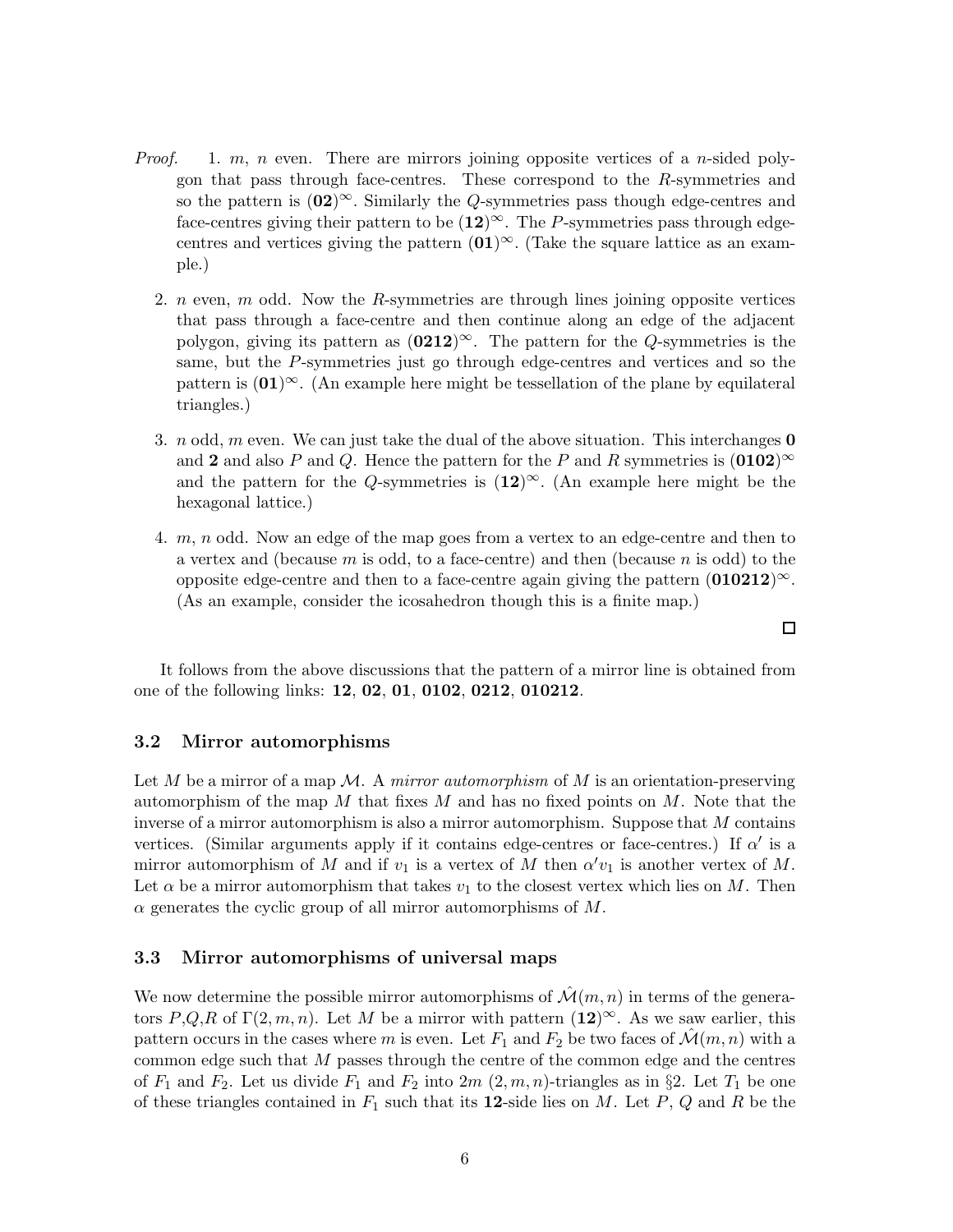reflections in the sides of  $T_1$ . These reflections generate  $Aut^{\pm}\mathcal{M}(m,n)$  and satisfy [\(2.1\)](#page-2-0). The automorphism  $(RQ)^{(\frac{m}{2}-1)}R$  is a reflection of  $\mathcal{M}(m,n)$  that maps  $T_1$  onto another triangle, say  $T_2$ , in  $F_1$  such that the 12-side of  $T_2$  lies on M, and P maps  $T_2$  onto another triangle, say  $T_3$ , in  $F_2$ . Therefore,  $(RQ)^{(\frac{m}{2}-1)}RP$  maps  $T_1$  to  $T_3$  and hence  $F_1$  to  $F_2$ . It is not difficult to see that  $(RQ)^{\left(\frac{m}{2}-1\right)}RP$  fixes M setwise and cyclically permutes the links of the pattern of M. Therefore,  $(RQ)^{(\frac{m}{2}-1)}RP$  is the mirror automorphism of M. See Figure [3,](#page-6-0) where  $n = 3$  and  $m = 6$ .

Similarly, we can determine the mirror automorphisms corresponding to the other patterns and we display the results in Table [3,](#page-6-1) both in terms of  $P,Q,R$  and  $A,B,C$ . In Table [3,](#page-6-1) for each pattern we give only a link.



<span id="page-6-0"></span>Figure 3: Mirror automorphism corresponding to the pattern  $(12)^\infty$ 

**Remark 3.1.** Note that in the above discussion the reflections  $(RQ)^{(\frac{m}{2}-1)}R$  and P have been chosen in order that their mirror lines are minimum distance apart and orthogonal to M. So the product of these reflections is the mirror automorphism of M. If  $M'$  is another mirror line with the same pattern then there exists an orientation preserving automorphism f of  $\mathcal{M}(m,n)$  such that f maps M onto M' since  $Aut^{\pm}\mathcal{M}(m,n)$  is transitive on  $(2,m,n)$ triangles. Therefore, if  $\mu$  is the mirror automorphism of M, then  $\mu' = f \mu f^{-1}$  is the mirror automorphism of M′ . As a result, each pattern corresponds to a conjugacy class of mirror automorphisms. This argument applies to all maps.

| Case           | Link   | Mirror Automorphism                                                                                                                                                                     | Mirror Automorphism                                  |
|----------------|--------|-----------------------------------------------------------------------------------------------------------------------------------------------------------------------------------------|------------------------------------------------------|
|                | 01     | $(RP)^{\frac{n}{2}-1}RQ$                                                                                                                                                                | $C^{\frac{n}{2}}A$                                   |
| $\overline{2}$ | 02     | $\overline{(QR)^{\frac{m}{2}-1}Q(PR)^{\frac{n}{2}-1}P}$                                                                                                                                 | $B^{\frac{m}{2}}C^{\frac{n}{2}}$                     |
| 3              | 12     | $(RQ)^{\left(\frac{m}{2}-1\right)}RP$                                                                                                                                                   | $B^{\frac{m}{2}}A$                                   |
| 4              | 0102   | $\sqrt{(PR)^{\frac{n-1}{2}}Q(RP)^{\frac{n-1}{2}}}(QR)^{(\frac{m}{2}-1)}Q$                                                                                                               | $C^{\frac{n+1}{2}}BC^{\frac{n+1}{2}}B^{\frac{m}{2}}$ |
| 5              | 0212   | $(PR)^{(\frac{n}{2}-1)}P(QR)^{\frac{m-1}{2}}P(RQ)^{\frac{m-1}{2}}$                                                                                                                      | $C^{\frac{n}{2}}B^{\frac{m+1}{2}}CB^{\frac{m+1}{2}}$ |
| 6              | 010212 | $\overline{(QR)^{\frac{m-1}{2}}P(RQ)^{\frac{m-1}{2}}(PR)^{\frac{n-1}{2}}Q(RP)^{\frac{n-1}{2}}}\; \left[\;B^{\frac{m+1}{2}}CB^{\frac{m+1}{2}}C^{\frac{n+1}{2}}BC^{\frac{n+1}{2}}\right]$ |                                                      |

<span id="page-6-1"></span>Table 3: Patterns and Mirror Automorphisms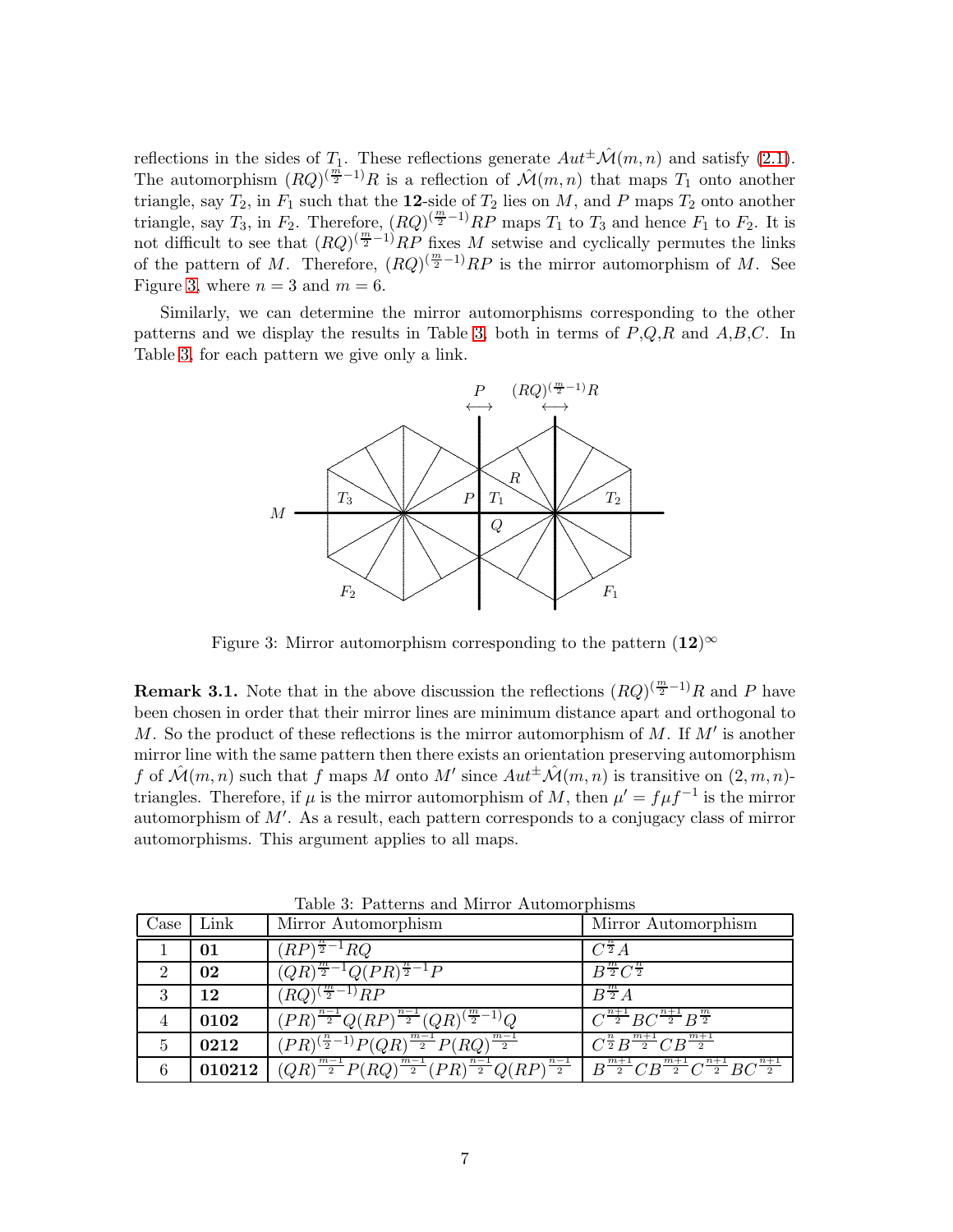The following result is useful in determining the link index.

<span id="page-7-0"></span>Lemma 3.1. *Let* T *be a symmetry of a Riemann surface with mirror* M*. Associated to* M we have a pattern  $\pi$  with link index K and a mirror automorphism  $S_M$ . Then the order *of*  $S_M$  *is equal to*  $K$ *.* 

*Proof.* We suppose that M passes through vertices, that is points labelled **0**. If the link  $\ell$  contains  $\lambda > 0$  vertices then the mirror contains  $K\lambda$  vertices. Now if  $\ell$  is a link and  $S_M$  has order h, then the pattern must be  $\ell \cup S_M(\ell) \cup S_M^2(\ell) \cdots \cup S_M^{h-1}(\ell)$  which contains hλ vertices. Thus,  $K\lambda = h\lambda$  so that  $K = h$ . If the mirror passes through face-centres or edge-centres, then the proof is the same.  $\Box$ 

## 4 Patterns of toroidal maps

It is known that a regular map of genus one is either of type  $\{4, 4\}$ ,  $\{3, 6\}$  or  $\{6, 3\}$ . To describe these maps we follow [\[6\]](#page-18-5) and [\[9\]](#page-18-1).

## **4.1** Maps of type  $\{4, 4\}$

Consider the  $(2, 4, 4)$ -triangle T in C whose vertices are  $0, \frac{1}{2}$  and  $\frac{1}{2} + \frac{1}{2}$ . Then the reflections  $P(z) = \overline{z}$ ,  $Q(z) = -\overline{z} + 1$  and  $R(z) = i\overline{z}$  in the sides of T satisfy the relations

$$
P^2 = Q^2 = R^2 = (PQ)^2 = (QR)^4 = (RP)^4 = 1
$$

and hence generate a group isomorphic to the extended triangle group  $\Gamma(2, 4, 4)$ . Now Γ(2, 4, 4) has a normal subgroup Λ generated by the unit translations  $z \mapsto z + 1$  and  $z \mapsto z + i$ . The square with vertices 0, 1, i and  $1 + i$  is a fundamental region for  $\Lambda$  and  $Λ$  can be identified with the ring  $\mathbb{Z}[i]$  of Gaussian integers. Now Λ has a subgroup  $Ω$ generated by the perpendicular translations  $f(z) = z + b + c$  and  $g(z) = z - c + bi$ , where b and c are integers. Also,  $\mathbb{C}/\Omega$  is a torus and  $\Omega$  is an ideal in  $\mathbb{Z}[i]$  since  $i(b+ci) = -c + bi$ . In fact,  $\Omega$  is the principal ideal  $(b + c)$ . The square with vertices  $0, b + c$ ,  $-c + bi$  and  $b - c + (b + c)$ i is a fundamental region for  $\Omega$  and has area  $n = b^2 + c^2$ . So the index of  $\Omega$ in  $\Lambda$  is n. On the torus  $\mathbb{C}/\Omega$  there is a map of type  $\{4,4\}$  having n vertices  $2n$  edges and n faces and it is denoted by  $\{4,4\}_{b,c}$  in [\[6\]](#page-18-5). In this paper we deal with reflexible regular maps and by [\[6\]](#page-18-5) the map  $\{4,4\}_{b,c}$  is reflexible if and only if  $bc(b-c) = 0$ . So we have two types of reflexible maps, namely  $\{4,4\}_{b,0}$  and  $\{4,4\}_{b,b}$ .

Now from [\[9\]](#page-18-1) a regular map of type  $\{4,4\}_{b,0}$  has the form  $\mathbb{Z}[i]/(b)$ . It follows from Section 3 that we have three types of patterns, namely  $(01)^{K_1}$ ,  $(12)^{K_2}$  and  $(02)^{K_3}$ , where  $K_1, K_2$  and  $K_3$  are positive integers. The mirror automorphisms corresponding to these patterns are  $BC^{-1}(z) = z + 1$ ,  $B^{-1}C(z) = z + i$  and  $BAC(z) = z + 1 + i$ , respectively, where  $A, B, C$  are defined after  $(2.1)$ . It is thus clear that in all these cases the order of the mirror automorphism is b. Also, from [\[9\]](#page-18-1) regular maps of type  $\{4,4\}_{b,b}$  have the form  $\mathbb{Z}[i]/(b+bi)$ . Now b or bi is not in the ideal generated by b+bi. However  $2b = (1-i)(b+bi)$  is in the ideal generated by  $b+bi$ , and so is 2bi. Thus the order of the mirror automorphisms corresponding to the patterns  $(01)^{K_1}$  and  $(12)^{K_2}$  is 2b. For a pattern of type  $(02)^{K_3}$  the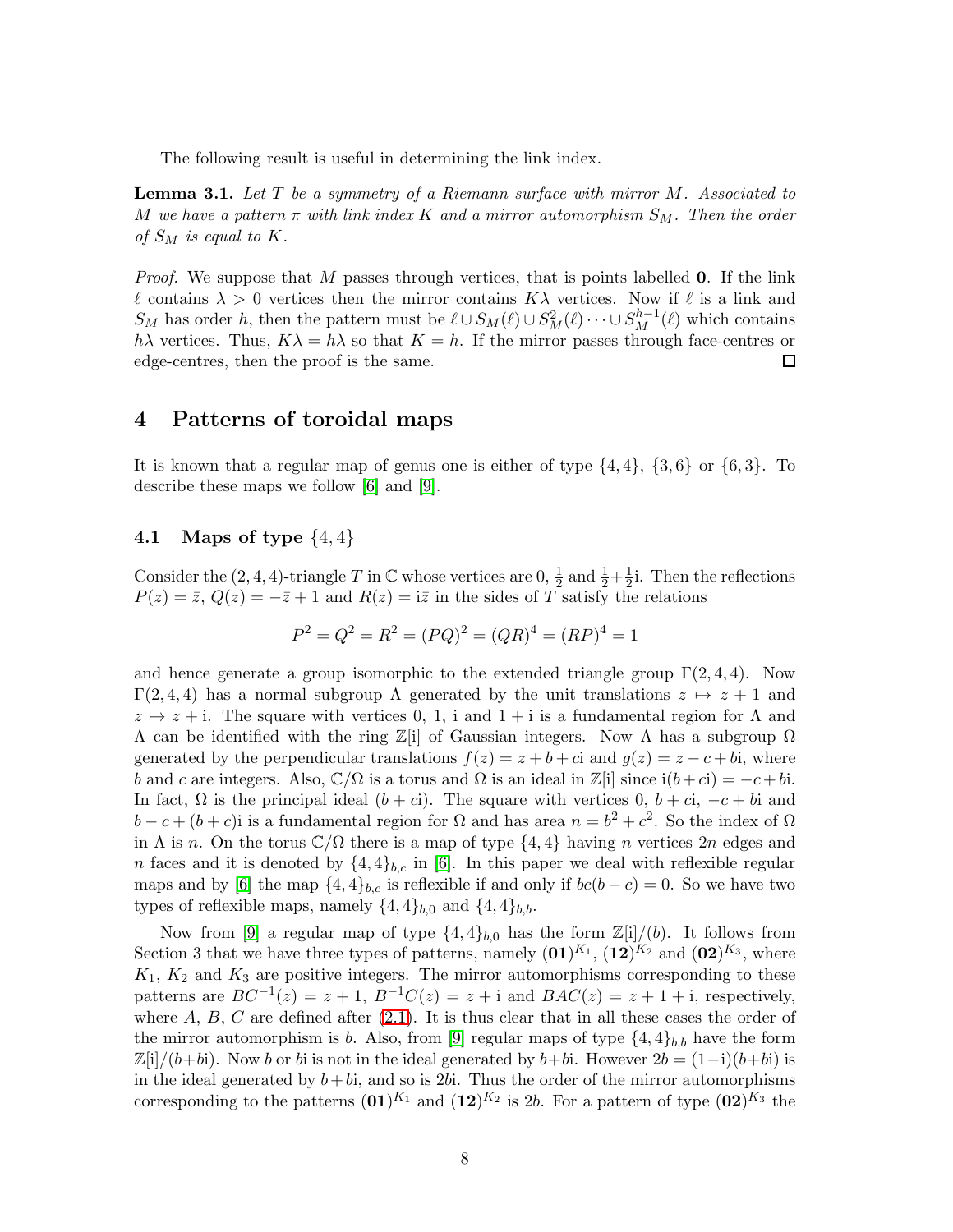mirror automorphism is  $BAC(z) = z + 1 + i$ . In this case  $b(1+i)$  is in the ideal generated by  $b(1+i)$  so that the order of the mirror automorphism is b. Consequently by Lemma 3.1 we have

**Theorem 4.1.** Let  $\mathcal{M}_1$  and  $\mathcal{M}_2$  be the regular maps  $\{4,4\}_{b,0}$  and  $\{4,4\}_{b,b}$  on the square torus, respectively. Then the pattern of a mirror is either  $(01)^b$ ,  $(02)^b$  or  $(12)^b$  with respect<br>to  $\mathcal{M}_1$ , or  $(01)^{2b}$ ,  $(02)^b$  or  $(12)^{2b}$  with respect to  $\mathcal{M}_2$ .

We illustrate this theorem in Figures 4 and 5, where the bold lines denote the mirrors with different patterns.



<span id="page-8-0"></span>

<span id="page-8-1"></span>Figure 5: Map  $\{4,4\}_{2,2}$ 

#### 4.2 Maps of types  $\{3,6\}$  and  $\{6,3\}$

Now consider the  $(2,3,6)$ -triangle T in C whose vertices are 0,  $\frac{1}{2}$  and  $\frac{1}{2} + \frac{\sqrt{3}}{6}$ . Then the reflections  $P(z) = \overline{z}$ ,  $Q(z) = -\overline{z} + 1$  and  $R(z) = a\overline{z}$ , where  $a = e^{\frac{\overline{x}}{3}i}$ , in the sides of T generate a group isomorphic to the extended triangle group  $\Gamma(2,3,6)$ , which has a presentation

$$
\langle P, Q, R \mid P^2 = Q^2 = R^2 = (PQ)^2 = (QR)^3 = (RP)^6 = 1 \rangle
$$

Then  $\Gamma(2,3,6)$  has a normal subgroup  $\Lambda$  generated by the unit translations  $z \mapsto z+1$ and  $z \mapsto z + \omega$ , where  $\omega = e^{\frac{2\pi}{3}i}$ . The parallelogram with vertices 0, 1,  $\omega$  and  $1 + \omega$  is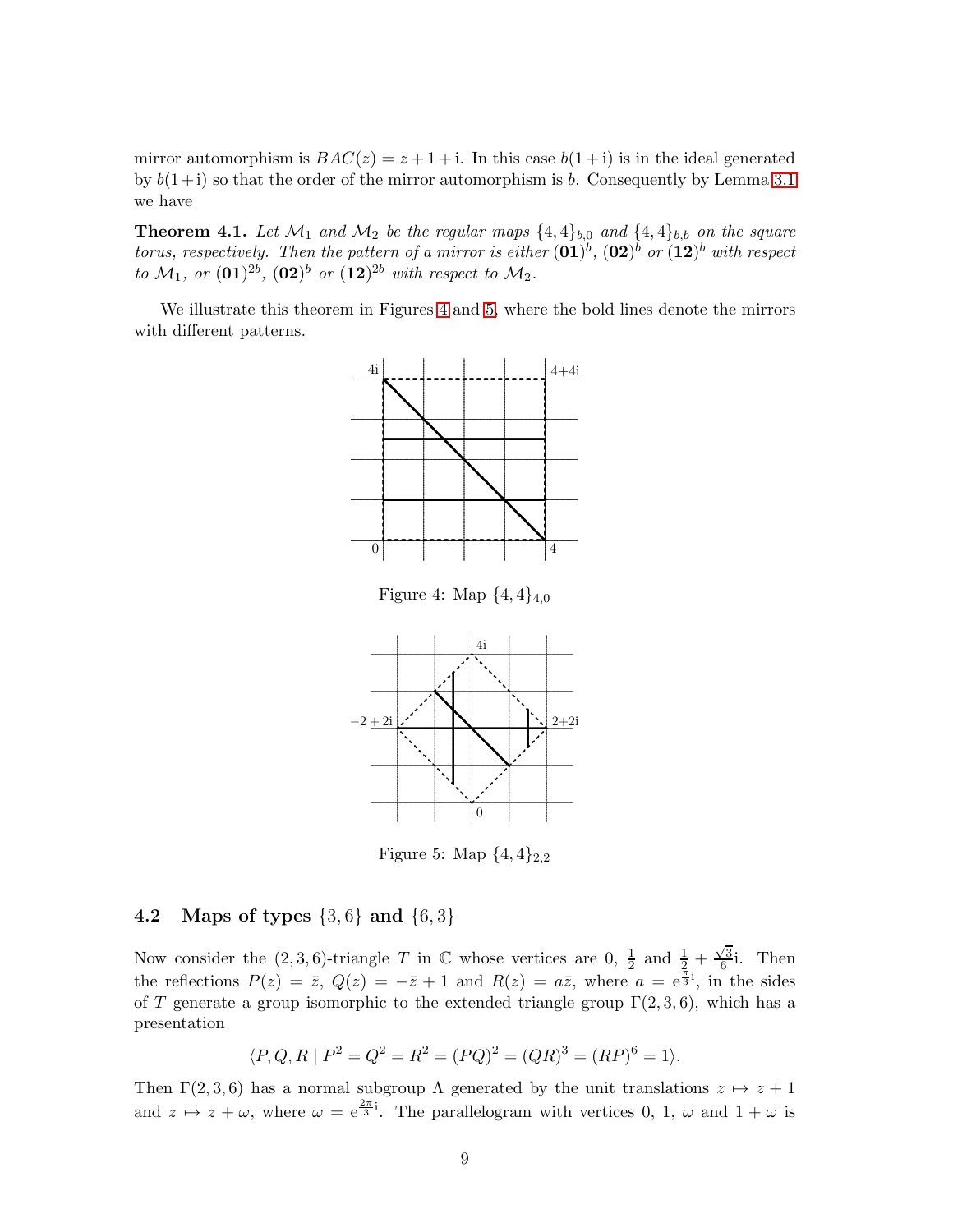a fundamental region for  $\Lambda$  and we can think of  $\Lambda$  as the ring  $\mathbb{Z}[\omega]$ . The lattice  $\Lambda$  has a subgroup  $\Omega$  generated by the translations  $f(z) = z - c + b\omega$  and  $g(z) = z + b + c + c\omega$ , where b and c are integers. So  $\mathbb{C}/\Omega$  is a torus and  $\Omega$  is an ideal in  $\mathbb{Z}[\omega]$  since  $\omega(b+c+c\omega) = -c+b\omega$ . In fact  $\Omega$  is the principal ideal  $(-c + b\omega)$ . The parallelogram with vertices  $0, -c + b\omega$ ,  $b + c + c\omega$  and  $b + (b + c)\omega$  is a fundamental region for  $\Omega$ . On the torus  $\mathbb{C}/\Omega$  we have a new map of type  $\{3,6\}$  having t vertices 3t edges and 2t triangular faces and it is denoted by  $\{3,6\}_{b,c}$  in [\[6\]](#page-18-5), where  $t = b^2 + bc + c^2$ . As in the previous case the map  $\{3,6\}_{b,c}$  is reflexible if and only if  $bc(b - c) = 0$  by [\[6\]](#page-18-5). So in this case we have the reflexible regular maps  $\{3,6\}_{b,0}$  and  $\{3,6\}_{b,b}$ .

Now a regular map of type  $\{3, 6\}_{b,0}$  has the form  $\mathbb{Z}[\omega]/(b)$ . It follows from Section 3 that in this case we have the patterns  $(01)^{K_1}$  and  $(0212)^{K_2}$  and the corresponding mirror automorphisms are  $C^2A(z) = z - 1$  and  $C^3B^2CB^2(z) = z - 2 - \omega$ , respectively. It is thus clear that in both cases the order of the mirror automorphism is b. Similarly, regular maps of type  $\{3, 6\}_{b,b}$  have the form  $\mathbb{Z}[\omega]/(-b + b\omega)$ . Now b,  $-b$ , 2b and  $-2b$  is not in the ideal generated by  $-b + b\omega$ . However,  $-3b = (2 + \omega)(-b + b\omega)$  is in the ideal generated by  $-b+b\omega$  and so is 3b. Thus, the order of the mirror automorphism  $C^2A$ , which corresponds to the pattern  $(01)^{K_1}$ , is 3*b*. Since  $b(-2-\omega) = (-b+b\omega)(1+\omega)$ ,  $-2b-b\omega$  is in the ideal generated by  $-b + b\omega$ . So the mirror automorphism  $C^3B^2CB^2$ , which corresponds to the pattern  $(0212)^{K_2}$ , has order b. As a result by Lemma [3.1](#page-7-0) we have

**Theorem 4.2.** Let  $\mathcal{M}_1$  and  $\mathcal{M}_2$  be the regular maps  $\{3, 6\}_{b,0}$  and  $\{3, 6\}_{b,b}$  on the rhombic *torus, respectively. Then the pattern of a mirror is either*  $(01)^b$  *or*  $(0212)^b$  *with respect to*  $\mathcal{M}_1$ , or  $(\mathbf{01})^{3b}$  or  $(\mathbf{0212})^b$  with respect to  $\mathcal{M}_2$ .

See Figures [6](#page-9-0) and [7](#page-10-0) for illustrations of this theorem.

The regular maps  $\{6,3\}_{b,0}$  and  $\{6,3\}_{b,b}$  are the duals of the maps  $\{3,6\}_{b,0}$  and  $\{3,6\}_{b,b}$ , respectively. The patterns of the mirrors with respect to them can be obtained from the above theorem by changing the 0s and 2s.



<span id="page-9-0"></span>Figure 6: Map  $\{3,6\}_{4,0}$ 

# 5 Patterns of mirrors on surfaces of genus  $g > 1$

We now discuss patterns for regular maps on surfaces of genus  $q > 1$ . The actual pattern for a map of type  $\{m, n\}$  is the same as for the universal map of type  $\{m, n\}$  except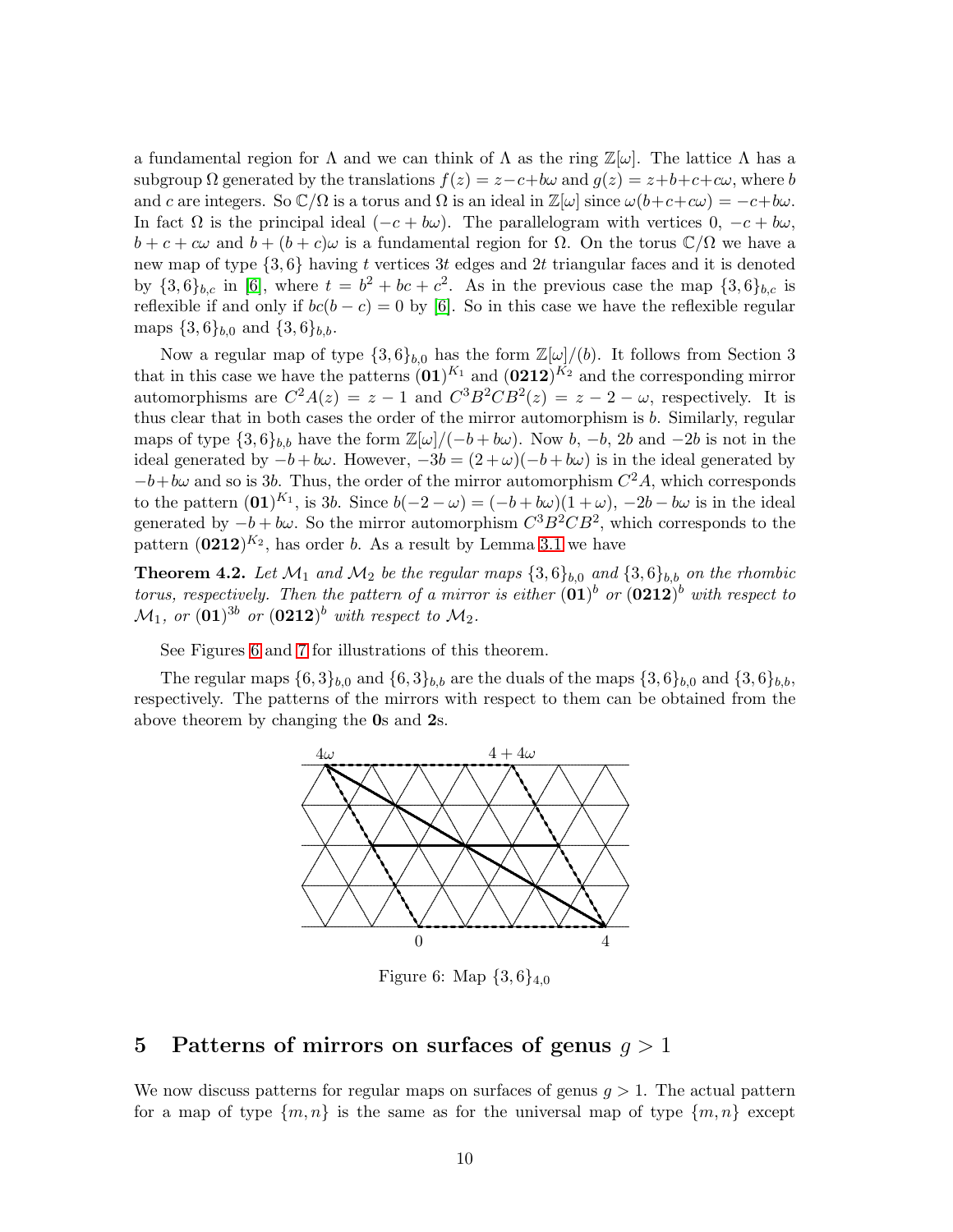

<span id="page-10-0"></span>Figure 7: Map  $\{3,6\}_{2,2}$ 

that now the link indices are finite. For example if  $m$  and  $n$  are odd our pattern would be  $(010212)^k$ , for some integer k. Thus, for the icosahedron of type  $\{3, 5\}$  we have  $(010212)^2$ and for Klein's map of type  $\{3, 7\}$  we have  $(010212)^3$  as we have seen. A major problem is to compute these link indices and for this we use Lemma [3.1.](#page-7-0)

## 5.1 Patterns of mirrors on surfaces of genus 2 and 3

We now determine the patterns of mirrors on surfaces of genus 2 and 3. For the presentations of the full automorphism groups of the corresponding regular maps we use the list of [\[4\]](#page-18-6), where a presentation is given for the full conformal automorphism groups of regular maps of genus 2 to 15. Where we have a nice representation of the group we can find the order of the mirror automorphism easily as illustrated in Example [5.1.](#page-10-1) In other cases we could use MAGMA [\[2\]](#page-17-0). We give the results in Tables [4](#page-11-0) and [5.](#page-12-0) Some of the maps in Tables [4](#page-11-0) and [5](#page-12-0) are particular examples of Accola-Maclachlan or Wiman maps which we deal with in §6.1 and 6.2.

<span id="page-10-1"></span>**Example 5.1.** Let  $X$  be the Riemann surface of genus 2 with the largest automorphism group. In this case  $X$  is the Bolza surface with 48 automorphisms. It underlies a regular map  $\mathcal M$  of type  $\{3, 8\}$  and we determine the patterns of the mirrors fixed by the reflections

of M. Now  $Aut \mathcal{M}$  is isomorphic to  $GL(2,3)$  and can be generated by  $A =$  $(1 \ 1)$  $0 -1$  $\setminus$ 

and 
$$
B = \begin{pmatrix} 0 & -1 \\ 1 & -1 \end{pmatrix}
$$
. So we have  
\n
$$
C = B^{-1}A = \begin{pmatrix} -1 & 1 \\ -1 & 0 \end{pmatrix} \begin{pmatrix} 1 & 1 \\ 0 & -1 \end{pmatrix} = \begin{pmatrix} -1 & 1 \\ -1 & -1 \end{pmatrix}.
$$

Let M be a mirror on X fixed by a reflection of  $M$ . It follows from Section 3 that the pattern of M is either  $(0212)^{K_1}$  or  $(01)^{K_2}$ , where  $K_1$  and  $K_2$  are positive integers. Let M have pattern  $(0212)^{K_1}$ . From Table [3](#page-6-1) it follows that the mirror automorphism of M is  $C^{\frac{n}{2}}B^{\frac{m+1}{2}}CB^{\frac{m+1}{2}}$ , where  $m=3$  and  $n=8$ . So the mirror automorphism of M is  $C<sup>4</sup>B<sup>2</sup>CB<sup>2</sup>$ . By using the above matrices we find that

$$
C^4B^2CB^2 = \begin{pmatrix} 1 & 0 \\ 0 & -1 \end{pmatrix}.
$$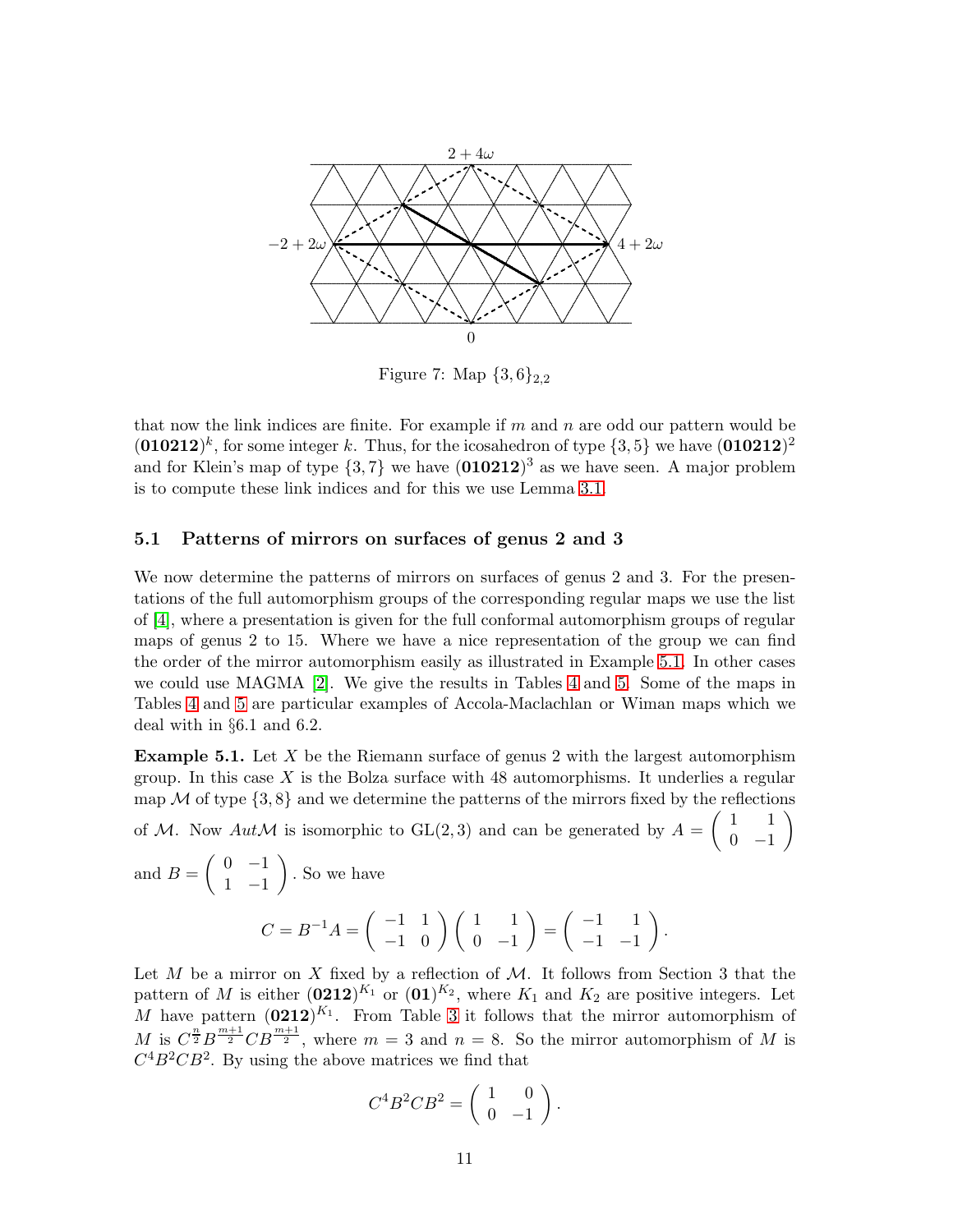This matrix has order 2 and hence by Lemma [3.1,](#page-7-0)  $K_1 = 2$  and M has pattern  $(0212)^2$ . Now let M has pattern  $(01)^{K_2}$ . Then by Table [3](#page-6-1) the mirror automorphism of M is  $C^{\frac{n}{2}}A$ and so the mirror automorphism of M is  $C<sup>4</sup>A$ . By using the above matrices we find that

$$
C^4 A = \left( \begin{array}{cc} -1 & -1 \\ 0 & 1 \end{array} \right),
$$

which has order 2. So by Lemma [3.1,](#page-7-0)  $K_2 = 2$  and M has pattern  $(01)^2$ .

In some cases different maps may lie on the same Riemann surface. For example the Bolza surface underlying the regular map of type {3, 8} also underlies regular maps of types  $\{4, 8\}$  and  $\{8, 8\}$ . This surface is denoted by S1 in Table [4,](#page-11-0) see [\[22\]](#page-19-1), p63.

| Map   | <b>Type</b>                     | Surface              | $Aut^{\pm}\mathcal{M}$ | Link            | $\check{ }$<br>Link index |
|-------|---------------------------------|----------------------|------------------------|-----------------|---------------------------|
| M.2.1 | ${3,8}$                         | S <sub>1</sub>       | 96                     | $\overline{01}$ | $\overline{2}$            |
|       |                                 |                      |                        | 0212            | $\overline{2}$            |
|       |                                 | S <sub>2</sub><br>48 |                        | 01              | $\overline{4}$            |
| M.2.2 | ${4,6}$                         |                      |                        | 02              | $\overline{2}$            |
|       |                                 |                      |                        | $\overline{12}$ | $\overline{2}$            |
|       |                                 | S1                   | 32                     | 01              | $\overline{2}$            |
| M.2.3 | ${4,8}$                         |                      |                        | 02              | 1                         |
|       |                                 |                      |                        | 12              | $\overline{2}$            |
| M.2.4 | ${6,6}$<br>S <sub>2</sub><br>24 |                      |                        | 01              | $\overline{2}$            |
|       |                                 |                      |                        | 02              | $\overline{2}$            |
|       |                                 |                      | 12                     | $\overline{2}$  |                           |
| M.2.5 | $\{5,10\}$                      | S <sub>3</sub>       | 20                     | 01              | $\mathbf{1}$              |
|       |                                 |                      |                        | 0212            | 1                         |
| M.2.6 | ${8,8}$                         | S1                   | 16                     | 01              | 1                         |
|       |                                 |                      |                        | 02              | $\mathbf{1}$              |
|       |                                 |                      |                        | 12              | 1                         |

<span id="page-11-0"></span>Table 4: Patterns of mirrors on surfaces of genus 2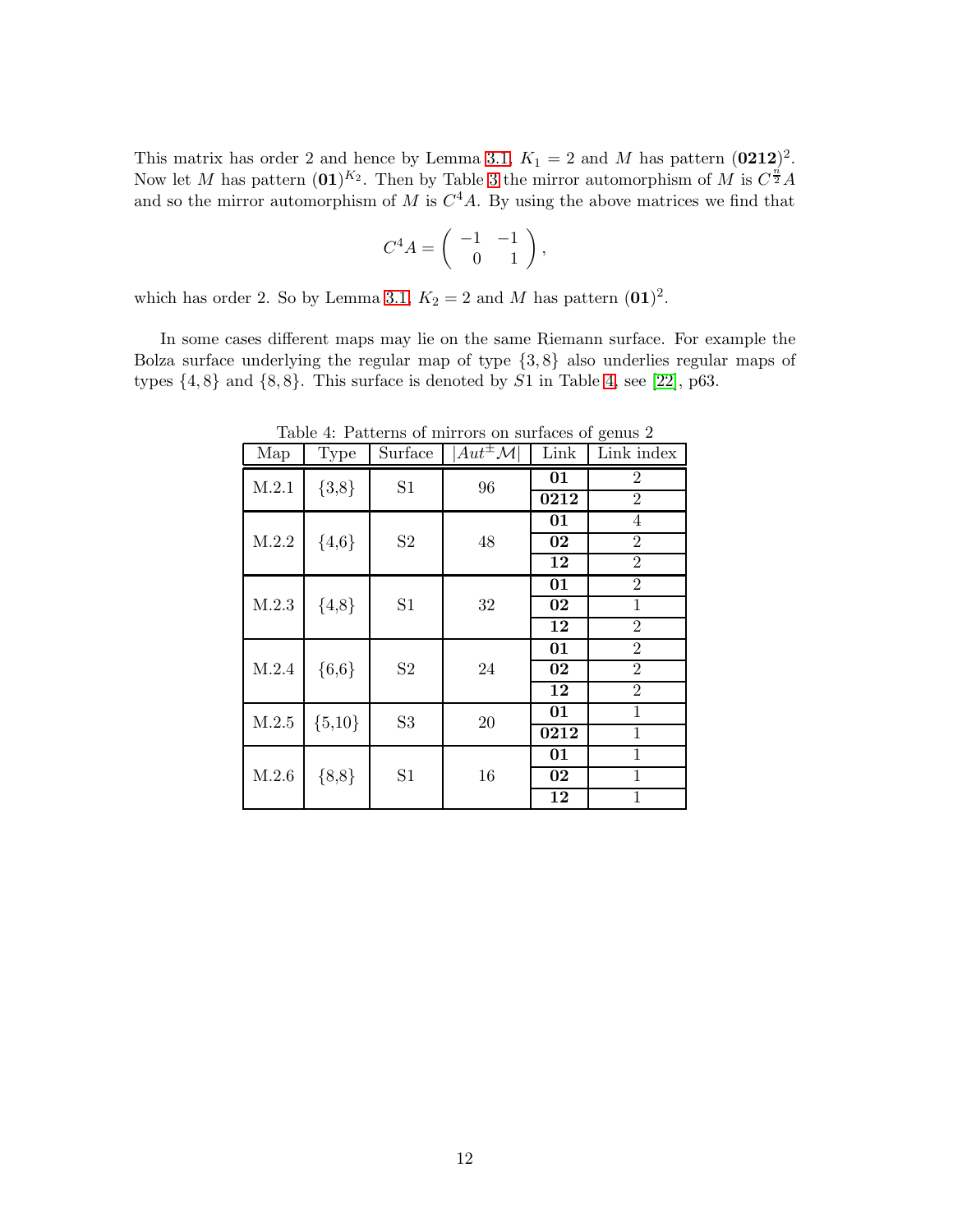| Map               | Type       | Surface        | $Aut^{\pm}\mathcal{M}$ | Link                  | Link index                       |
|-------------------|------------|----------------|------------------------|-----------------------|----------------------------------|
| M.3.1             | ${3,7}$    | S1             | 336                    | 010212                | $\overline{3}$                   |
| M.3.2             | ${3,8}$    | S <sub>2</sub> | $192\,$                | 01                    | $\overline{4}$                   |
|                   |            |                |                        | 0212                  | $\overline{2}$                   |
| M.3.3             | ${3,12}$   | $\rm S3$       | 96                     | $\overline{01}$       | $\overline{2}$                   |
|                   |            |                |                        | 0212                  | $\overline{2}$                   |
|                   |            | S <sub>4</sub> | 96                     | $\overline{01}$       | $\overline{2}$                   |
| M.3.4             | ${4,6}$    |                |                        | $\overline{02}$       | $\overline{2}$                   |
|                   |            |                |                        | 12                    | $\overline{4}$                   |
|                   |            |                |                        | 01                    | $\overline{2}$                   |
| $\mathbf{M}.3.5$  | ${4,8}$    | S5             | 64                     | $\overline{02}$       | $\overline{2}$                   |
|                   |            |                |                        | 12                    | $\overline{2}$                   |
|                   |            |                | 64                     | 01                    | $\overline{2}$                   |
| M.3.6             | ${4,8}$    | S <sub>2</sub> |                        | $\overline{02}$       | $\overline{2}$                   |
|                   |            |                |                        | $\overline{1}2$       | $\overline{4}$                   |
|                   |            | S <sub>6</sub> | 48                     | 01                    | $\overline{2}$                   |
| ${4,12}$<br>M.3.7 |            |                |                        | $\overline{02}$       | $\overline{1}$                   |
|                   |            |                |                        | 12                    | $\overline{2}$                   |
|                   |            |                |                        | 01                    | $\overline{2}$<br>$\overline{1}$ |
| M.3.8             | ${6,6}$    | S <sub>4</sub> | $48\,$                 | $\overline{02}$       | $\overline{2}$                   |
|                   |            |                |                        | $\overline{12}$       | $\overline{2}$                   |
|                   |            |                |                        | 01<br>$\overline{02}$ | $\overline{1}$                   |
| M.3.9             | ${8,8}$    | S <sub>2</sub> | $32\,$                 | 12                    | $\overline{2}$                   |
|                   |            |                |                        | 01                    | $\overline{2}$                   |
| M.3.10            | ${8,8}$    | S5             | 32                     | $\overline{02}$       | $\overline{1}$                   |
|                   |            |                |                        | $\overline{12}$       | $\overline{2}$                   |
|                   |            |                |                        | $\overline{01}$       | $\overline{1}$                   |
| M.3.11            | $\{7,14\}$ | S7             | $\sqrt{28}$            | $\overline{0212}$     | $\overline{1}$                   |
|                   | ${12,12}$  | S <sub>6</sub> | $24\,$                 | 01                    | $\overline{1}$                   |
| M.3.12            |            |                |                        | 02                    | 1                                |
|                   |            |                |                        | 12                    | $\overline{1}$                   |
|                   |            |                |                        |                       |                                  |

<span id="page-12-0"></span>Table 5: Patterns of mirrors on surfaces of genus 3

# 6 Patterns of mirrors on some well-known Riemann surfaces

## 6.1 Accola-Maclachlan surfaces

Let  $\mu(g)$  be the maximum number of conformal automorphisms of all Riemann surfaces of genus  $g > 1$ . It was shown independently by Accola [\[1\]](#page-17-1) and Maclachlan [\[17\]](#page-18-7) that  $\mu(g) \geq 8(g+1)$  and for every  $g \geq 2$  there is a Riemann surface of genus g with  $8(g+1)$ conformal automorphisms. These surfaces are known as *Accola-Maclachlan surfaces*. The Accola-Maclachlan surface of genus  $g$  is the two-sheeted covering of the sphere branched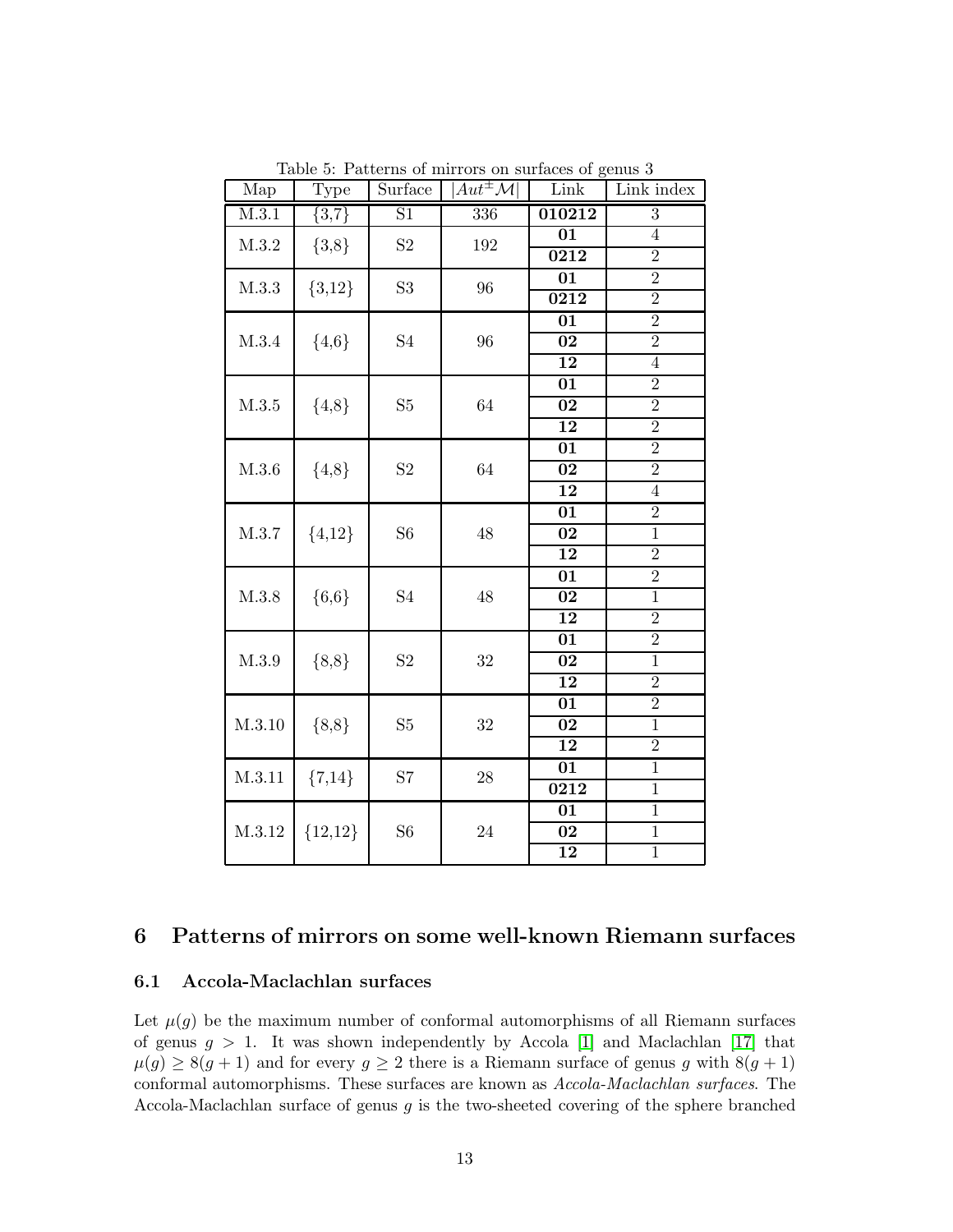over the vertices of a regular  $(2g+2)$ -gon. Let  $X = \mathbb{H}/K$  be the Accola-Maclachlan surface of genus  $g > 1$ . It is known that K is normal in the Fuchsian triangle group  $\Gamma[2, 4, 2g + 2]$ and  $AutX$  is isomorphic to  $\Gamma[2, 4, 2g + 2]/K$  and has order  $8(g + 1)$ . So X underlies a regular map M of type  $\{2g + 2, 4\}$  such that  $Aut \mathcal{M}$  is isomorphic to  $Aut X$  and has a presentation

<span id="page-13-0"></span>
$$
\langle A, B, C \mid A^2 = B^{2g+2} = C^4 = ABC = (C^{-1}B)^2 = 1 \rangle \tag{6.1}
$$

This map is called the *Accola-Maclachlan map*. The following presentation of  $Aut^{\pm} \mathcal{M}$  can be obtained from [\(6.1\)](#page-13-0):

$$
\langle P, Q, R \mid P^2 = Q^2 = R^2 = (PQ)^2 = (QR)^{2g+2} = (RP)^4 = (PRQR)^2 = 1 \rangle. \tag{6.2}
$$

See [\[1,](#page-17-1) [17,](#page-18-7) [23\]](#page-19-2) for details.

<span id="page-13-1"></span>**Proposition 6.1.** Let M be the map of type  $\{2q + 2, 4\}$  on the the Accola-Maclachlan *surface* X of genus  $g > 1$ . Then the patterns of the mirrors of the reflections of M are *either*  $(01)^2$ ,  $(02)^2$  *and*  $(12)^2$  *if* g *is odd or*  $(01)^2$ ,  $(02)^2$  *and*  $(12)^4$  *if* g *is even.* 

*Proof.* Let M be a mirror of a reflection of M. Then by Theorem [3.1,](#page-4-2) the pattern of M is either  $(01)^{K_1}$ ,  $(02)^{K_2}$  or  $(12)^{K_3}$ , where  $K_1$ ,  $K_2$  and  $K_3$  are positive integers. Let M have pattern  $(01)^{K_1}$ . Then by Table [3,](#page-6-1) the mirror automorphism of M is  $C^{\frac{n}{2}}A$ . Here  $n=4$ and so the mirror automorphism of M is  $C^2A$ . It follows from [\(6.1\)](#page-13-0) that  $C^2A = CB^{-1}$ and this element has order 2. Thus, by Lemma [3.1,](#page-7-0) M has pattern  $(01)^2$ .

Let M have pattern  $(02)^{K_2}$ . It follows from Table [3](#page-6-1) that the mirror automorphism of M is  $B^{\frac{m}{2}}C^{\frac{n}{2}}$ , where  $m=2g+2$  and  $n=4$ . So the mirror automorphism of M is  $B^{g+1}C^2$ . It is known that X is hyperelliptic and  $C^2$  is the hyperelliptic involution, which is central in AutX. Now  $B^{g+1}C^2$  cannot be the identity. To see this let  $D_{2g+2} = \langle p, q | p^2 =$  $q^{2g+2} = (pq)^2 = 1$  be the dihedral group of order  $4g+4$ . Then there is a homomorphism  $\theta$ :  $Aut X \to D_{2g+2}$  defined by  $\theta(B) = q$ ,  $\theta(C) = p$ . If  $B^{g+1}C^2$  is the identity, then  $q^{g+1}p^2$ is the identity. So  $q^{g+1}$  is the identity, which is false in  $D_{2g+2}$ . As  $C^2$  is central,  $B^{g+1}C^2$ has order two and by Lemma [3.1,](#page-7-0) M has pattern  $(02)^2$ .

Now let M have pattern  $(12)^{K_3}$ . According to Table [3,](#page-6-1) the mirror automorphism of M is  $B^{\frac{m}{2}}A$ , where  $m = 2g + 2$ . So  $B^{g+1}A$  is the mirror automorphism of M and it cannot be the identity. Otherwise,  $A = B^{g+1}$  and  $Aut X$  is cyclic, which is false. Now by using [\(6.1\)](#page-13-0) it can be shown that for every  $g > 1$ ,  $C^{-1}B^gC^{-1}$  is equal to  $B^{-g}$  if g is odd and  $B^{-g}C^2$  if g is even. So  $(B^{g+1}A)^2 = B^gC^{-1}B^gC^{-1}$  is the identity if g is odd and  $C^2$  if g is even. It follows that the mirror automorphism  $B^{g+1}A$  has order 2 if g is odd and 4 if g is even. Thus, by Lemma [3.1,](#page-7-0) M has pattern  $(12)^2$  if g is odd and  $(12)^4$  if g is even.

## 6.2 Wiman surfaces

According to a classical theorem of Wiman [\[24\]](#page-19-3), the largest possible order of an automorphism of a Riemann surface of genus  $q > 1$  is  $4q + 2$  and the second largest possible order is 4g. According to  $[12]$ , there is a unique Riemann surface of genus g admitting an automorphism of order 4g + 2. Also, see Harvey [\[8\]](#page-18-9). This is called the *Wiman surface of type I* and it has an underlying regular map  $\mathcal{M}_1$  of type  $\{4g + 2, 2g + 1\}$  called the *Wiman map of type I*. Also for  $g \neq 3$  there is a unique surface of genus g admitting an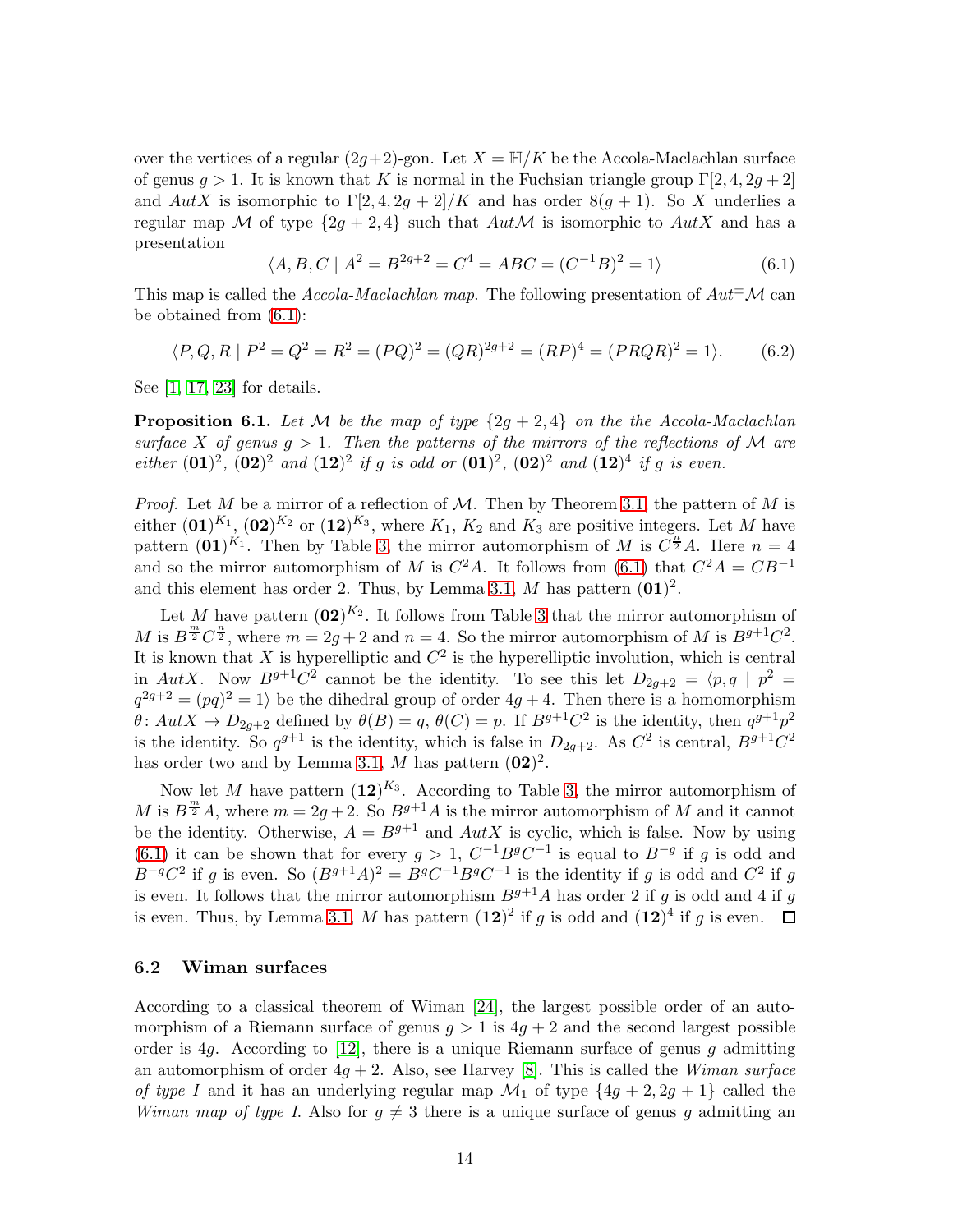automorphism of order 4g, called the *Wiman surface of type II* and it has an underlying regular map  $\mathcal{M}_2$  of type  $\{4g, 4\}$  called the *Wiman map of type II*. This is because, due to Harvey's work these come from epimorphisms from  $\Gamma[2, 2g+1, 4g+2]$  to  $C_{4g+2}$  and from Γ[2, 4, 4g] to  $Aut\mathcal{M}_2$  respectively. (For  $g=3$ , there is another Riemann surface admitting  $12 = 4g$  automorphisms and this comes from the epimorphism from  $\Gamma[3, 4, 12]$  to  $C_{12}$ .

For every  $g > 2$ , the group  $Aut \mathcal{M}_2$  has order 8g and has a presentation

<span id="page-14-0"></span>
$$
\langle A, B, C \mid A^2 = B^{4g} = C^4 = ABC = C^2 B^{2g} = 1 \rangle, \tag{6.3}
$$

which can be deduced from [\[13\]](#page-18-10). The following presentation of  $Aut^{\pm}M_2$  is obtained from [\(6.3\)](#page-14-0):

$$
\langle P, Q, R \mid P^2 = Q^2 = R^2 = (PQ)^2 = (QR)^{4g} = (RP)^4 = (RP)^2(QR)^{2g} = 1 \rangle. \tag{6.4}
$$

If  $g = 2$ , then the kernel of the homomorphism from  $\Gamma[2, 8, 8]$  onto  $C_8$  can be shown to be normal in  $\Gamma[2,3,8]$  and so for genus 2 the Wiman surface of type II coincides with the Bolza surface of Example [5.1.](#page-10-1)

It is known that the groups  $Aut\mathcal{M}_1$  and  $Aut^{\pm}\mathcal{M}_1$  are isomorphic to  $C_{4g+2}$  and  $D_{4g+2}$ , respectively.

**Proposition 6.2.** Let  $\mathcal{M}_1$  be the Wiman map of type I of genus  $g > 1$ . Then the pattern *of a mirror is either*  $(12)^{1}$  *or*  $(0102)^{1}$ *.* 

*Proof.* It is known that  $\mathcal{M}_1$  has type  $\{4g+2, 2g+1\}$  and it has one face and two vertices. So the pattern of a mirror have to be either  $(12)^1$  or  $(0102)^1$  with respect to  $\mathcal{M}_1$ .  $\Box$ 

**Proposition 6.3.** Let  $M_2$  be the Wiman map of type II of genus  $g > 2$ . Then the pattern *of a mirror is either*  $(01)^2$ ,  $(12)^2$  *or*  $(02)^1$ *.* 

The proof is much the same as that of Proposition [6.1](#page-13-1) so we omit it.

## 6.3 Fermat curves

The Fermat curve  $\mathbf{F}_n$  is the Riemann surface of the projective algebraic curve

$$
\{(x, y, z) \mid x^n + y^n + z^n = 0\},\
$$

in  $\mathbf{P}^2(\mathbb{C})$ . Let  $\Gamma[n,n,n]$  be the Fuchsian triangle group with the presentation

$$
\langle x, y, z \mid x^n + y^n + z^n = xyz = 1 \rangle.
$$

If we abelianize this group, we get  $\mathbb{Z}_n \oplus \mathbb{Z}_n$  so that the commutator subgroup  $K_n$  of  $\Gamma[n,n,n]$ is a characteristic subgroup of index  $n^2$ . So there is a homomorphism  $\theta \colon \Gamma[n,n,n] \to$  $\mathbb{Z}_n \oplus \mathbb{Z}_n$  $\mathbb{Z}_n \oplus \mathbb{Z}_n$  $\mathbb{Z}_n \oplus \mathbb{Z}_n$  whose kernel is  $K_n$  and  $\mathbb{H}/K_n \cong \mathbf{F}_n$ , [\[10\]](#page-18-11). Now  $\Gamma[n,n,n] \triangleleft \Gamma[2,3,2n]$  ([\[20\]](#page-19-4)) with  $\Gamma[2,3,2n]/\Gamma[n,n,n] \cong S_3$  (think of  $S_3 = \Gamma[2,3,2]$ ). We can extend the homomorphism  $\theta$ to  $\theta^* \colon \Gamma[2,3,2n] \to (\mathbb{Z}_n \oplus \mathbb{Z}_n) \rtimes S_3$  so the kernel of  $\theta^*$  is also  $K_n$ . Thus,  $K_n$  is normal in  $\Gamma[2,3,2n]$  with index  $6n^2$  and hence there is a regular map of type  $\{3,2n\}$  on  $\mathbf{F}_n$ . We then find from the Riemann-Hurwitz formula that  $\mathbf{F}_n$  has genus  $(n-1)(n-2)/2$ . As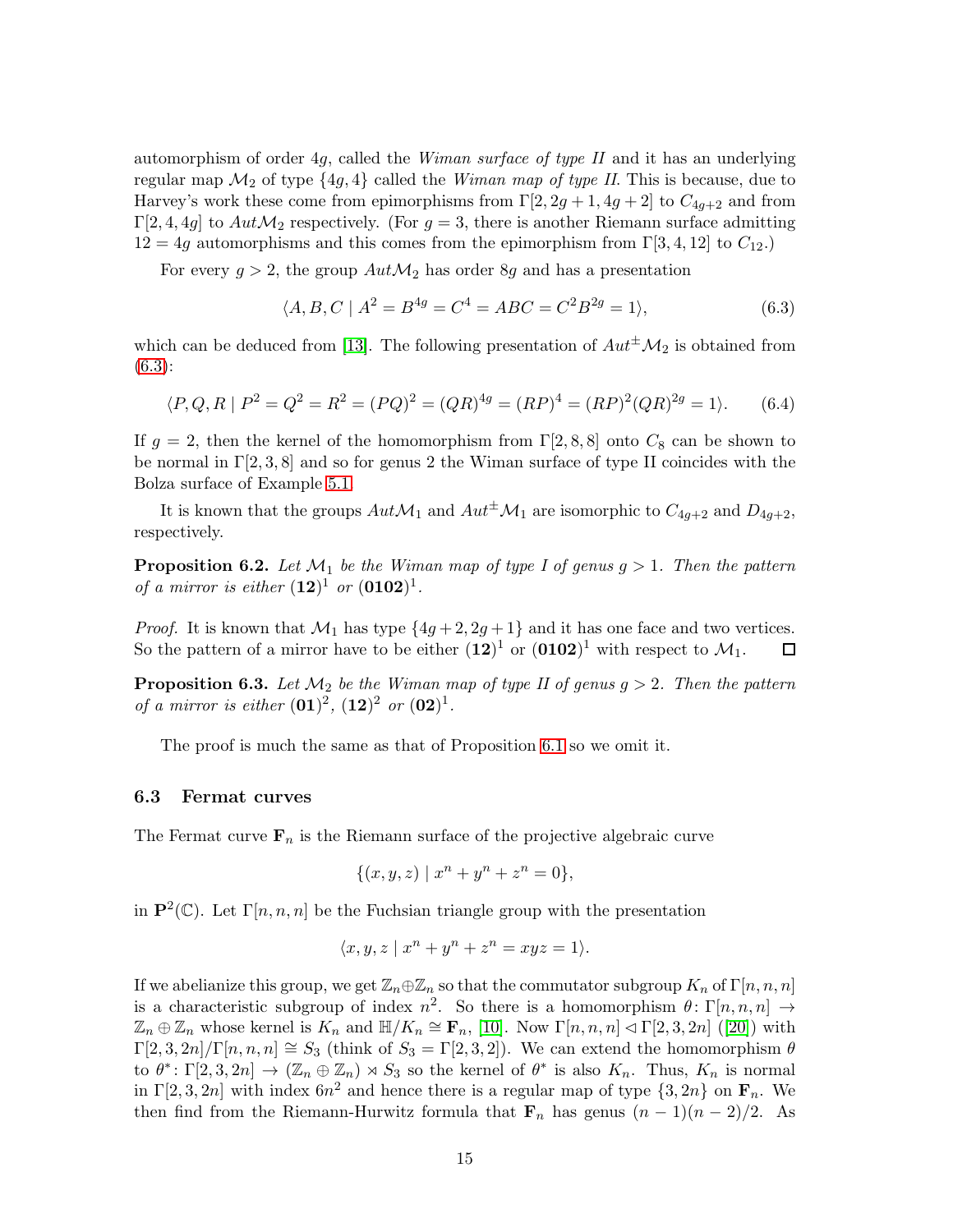$K_n$  is characteristic in  $\Gamma[n, n, n]$  and as  $\Gamma[n, n, n]$  is normal in  $\Gamma[2, 3, 2n]$ ,  $K_n$  is normal in  $\Gamma[2,3,2n]$  and  $Aut\mathbf{F}_n \cong \Gamma[2,3,2n]/K_n \cong (\mathbb{Z}_n \oplus \mathbb{Z}_n) \rtimes S_3$ .

Consider the following matrices 
$$
A = \begin{pmatrix} 0 & \lambda & 0 \\ \lambda^{-1} & 0 & 0 \\ 0 & 0 & 1 \end{pmatrix}
$$
,  $B = \begin{pmatrix} 0 & \lambda & 0 \\ 0 & 0 & 1 \\ 1 & 0 & 0 \end{pmatrix}$  and  $C = \begin{pmatrix} 0 & 0 & 1 \\ 0 & 1 & 0 \\ 0 & 1 & 0 \end{pmatrix} \in \text{PGL}(3, \mathbb{C})$ , where  $\lambda = e^{\frac{2\pi}{n}i}$ . Clearly,  $A$ ,  $B$  and  $C$  are automorphisms

 $\mathbf{I}$  $\lambda^{-1}$  0 0 of the Fermat curve  $\mathbf{F}_n$ . Also  $A^2 = B^3 = C^{2n} = ABC = 1$ . The matrices  $C^2$  and  $AC^2A$ 

are of order n and we can see that they commute. So they generate the  $\mathbb{Z}_n \oplus \mathbb{Z}_n$  part of  $Aut \mathbf{F}_n$ . As  $A^2 = B^3 = 1$ , the group generated by  $A, B, C$  has order  $6n^2$ , so  $A, B, C$ generate  $Aut {\bf F}_n$ .

We now determine the patterns of the mirrors on  $\mathbf{F}_n$  with respect to  $\mathcal{M}_n$ . It follows from Section 3 that we have patterns  $(0212)^{K_1}$  and  $(01)^{K_2}$  and the corresponding mirror automorphisms are  $S_1 = C$  ${}^{n}B^{2}CB^{2}$  and  $S_{2} = C^{n}A$ , respectively. We find that if n is odd, then  $C^n =$  $\sqrt{ }$  $\left\lfloor \right\rfloor$ 0  $0 \lambda^{-n+1}$ 0 1 0  $\lambda^{-n-1 \over 2}$  0 0  $\setminus$ and if *n* is even, then  $C^n =$  $\sqrt{ }$  $\mathbf{I}$  $\lambda^{-\frac{n}{2}}$  0 0 0 1 0 0 0  $\lambda^{-\frac{n}{2}}$  $\setminus$  $\cdot$  $\sqrt{ }$  $\lambda^{\frac{-n+3}{2}}$  0 0  $\setminus$ 

Hence if *n* is odd, then  $S_1 = C^n B^2 C B^2 =$  $\left\vert \right\vert$  $0 \lambda_0$ 0  $\lambda^{-n+1}$ and if  $n$  is even, then

$$
S_1 = \left(\begin{array}{ccc} 0 & 0 & \lambda^{-\frac{n}{2}+1} \\ 0 & \lambda & 0 \\ \lambda^{-\frac{n}{2}+1} & 0 & 0 \end{array}\right).
$$

Let *n* be even. Then we find that  $S_1^2 =$  $\sqrt{ }$  $\mathbf{I}$  $\lambda^2$  0 0  $0 \lambda^2$  0  $0 \quad 0 \quad \lambda^2$  $\setminus$ , which is the identity. So  $S_1$ 

has order 2 and by Lemma [3.1,](#page-7-0) we have pattern  $(0212)^2$ .

Let now n be odd. Then in this case we can see that  $S_1$  has order n. Therefore, by Lemma [3.1,](#page-7-0) we have pattern  $(0212)^n$ .

Let us determine the order of 
$$
S_2 = C^n A
$$
. Now we find that if *n* is odd, then  $S_2 = \begin{pmatrix} 0 & 0 & \lambda^{-\frac{n+1}{2}} \\ \lambda^{-1} & 0 & 0 \\ 0 & \lambda^{-\frac{n-1}{2}} & 0 \end{pmatrix}$  and if *n* is even, then  $S_2 = \begin{pmatrix} 0 & \lambda^{-\frac{n}{2}+1} & 0 \\ \lambda^{-1} & 0 & 0 \\ 0 & 0 & \lambda^{-\frac{n}{2}} \end{pmatrix}$ .

We can see that  $S_2$  has order 3 if n is odd and 4 if n is even. Thus, by Lemma [3.1,](#page-7-0) we have pattern  $(01)^3$  if n is odd and  $(01)^4$  if n is even. As a result we have

**Theorem 6.1.** Let  $\mathbf{F}_n$  be the Fermat curve of degree n and consider the map  $\mathcal{M}_n$  of type  $\{3, 2n\}$  *on*  $\mathbf{F}_n$ *. Then:* 

- (*i*) If n if odd, then the patterns of the mirrors on  $\mathbf{F}_n$  have one of the forms  $(01)^3$  and  $(0212)^n;$
- (*ii*) If n if even, then the patterns of the mirrors on  $\mathbf{F}_n$  have one of the forms  $(\mathbf{01})^4$  and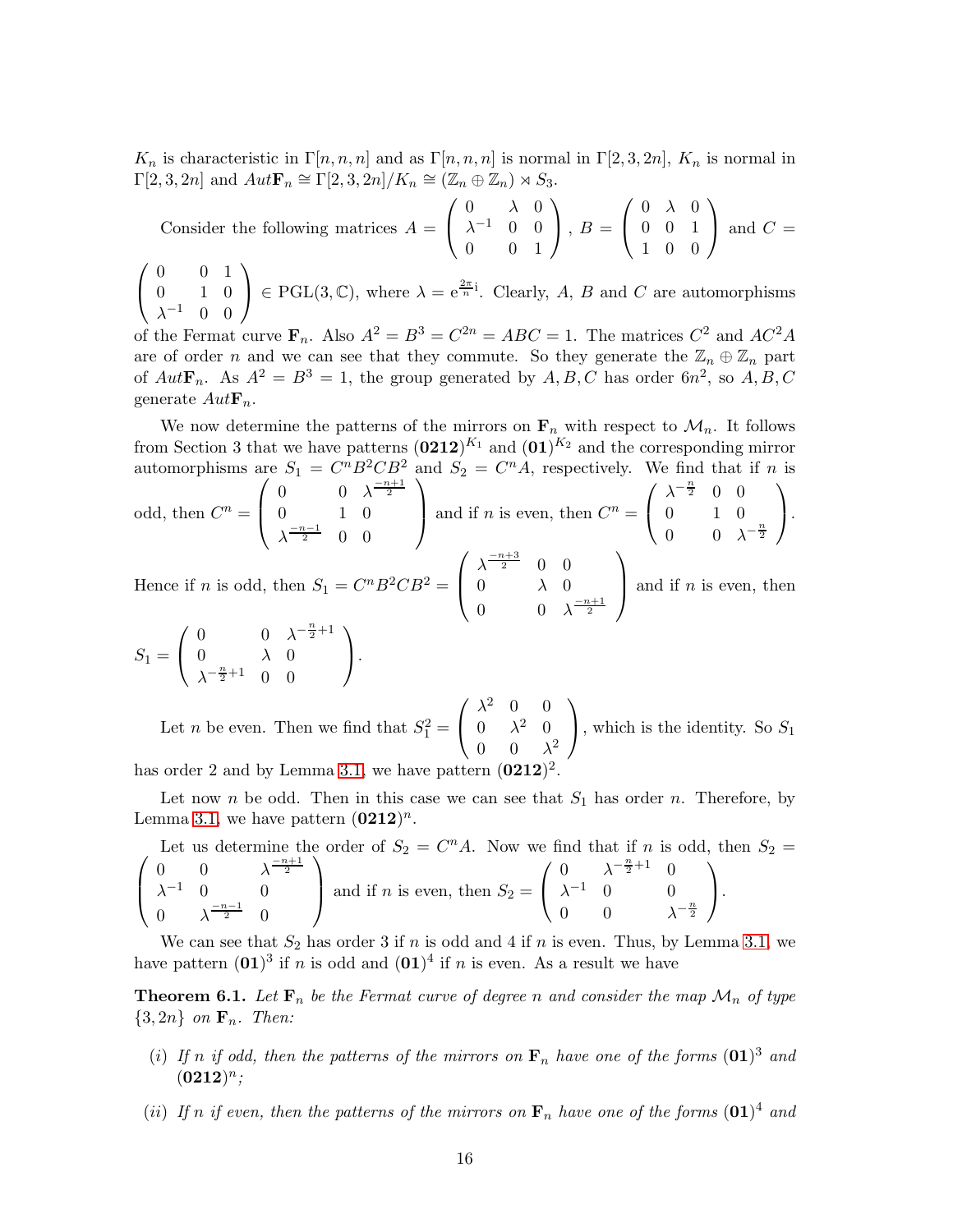$(0212)^2$ .

If we consider the dual map of  $\mathcal{M}_n$ , then we get the patterns above with 0s and 2s interchanged.

## 6.4 Hurwitz surfaces

Let  $g > 1$  be a positive integer and  $\mu(g)$  be the maximum number of conformal automorphisms of all Riemann surfaces of genus q. Then it is known that  $\mu(q) \leq 84(q-1)$  and this upper bound is attained for infinitely many  $g > 1$ , see [\[15\]](#page-18-12). If  $X = \mathbb{H}/K$  is a Riemann surface of genus  $g > 1$  with  $|Aut X| = 84(g - 1)$ , then it is called a *Hurwitz surface* and AutX is called a *Hurwitz group*. Here  $Aut X \cong \Gamma/K$ , where  $\Gamma$  is the Fuchsian triangle group  $\Gamma[2,3,7]$ . Therefore, X underlies a regular map M of type  $\{3,7\}$ , which is called a *Hurwitz map.* It is also known that  $Aut \mathcal{M}$  is isomorphic to  $Aut X$  and has a presentation of the form

$$
\langle A, B, C \mid A^2 = B^3 = C^7 = ABC = \dots = 1 \rangle.
$$

Let  $M$  be the corresponding Hurwitz map and let S be the mirror automorphism of  $M$ . So  $S = B^2 C B^2 C^4 B C^4$  (see Table [3\)](#page-6-1). If S has order 1, then

$$
Aut X = \langle A, B, C \mid A^2 = B^3 = C^7 = ABC = B^2 C B^2 C^4 B C^4 = 1 \rangle.
$$

Now by using MAGMA, we find that  $Aut X$  is the trivial group. This shows that a Hurwitz map cannot have a link index equal to one. Similarly,

$$
\langle A, B, C \mid A^2 = B^3 = C^7 = ABC = S^2 = 1 \rangle
$$

is a presentation for a group of order 504. So the genus must be  $7$  and  $X$  is Macbeath's surface, [\[16\]](#page-18-13). In the same way, we see that

$$
\langle A, B, C \mid A^2 = B^3 = C^7 = ABC = S^3 = 1 \rangle
$$

is a group of order 168. So X is Klein's surface of genus 3.

We have proved the following:

Theorem 6.2. (i) *No Hurwitz map can have link index equal to* 1*.*

- (ii) *A Hurwitz map has link index* 2 *if and only if the underlying Riemann surface is Macbeath's surface of genus* 7*.*
- (iii) *A Hurwitz map has link index* 3 *if and only if the underlying Riemann surface is Klein's surface of genus* 3*.*

If the link index  $K = 4$ , then MAGMA shows that the automorphism group has order 16515072 so the Hurwitz surface has genus 196609. If  $K \geq 5$ , then MAGMA does not give an answer. This means that either no Hurwitz surface with this link index exists, or possibly the computer is not yet powerful enough! However, given a Hurwitz group of genus less than 302 we can use [\[3\]](#page-18-14) to find its presentation and then MAGMA will tell us the order of the word  $B^2CB^2C^4BC^4$  and thus we can compute the link index. These results are displayed in Table [6.](#page-17-2)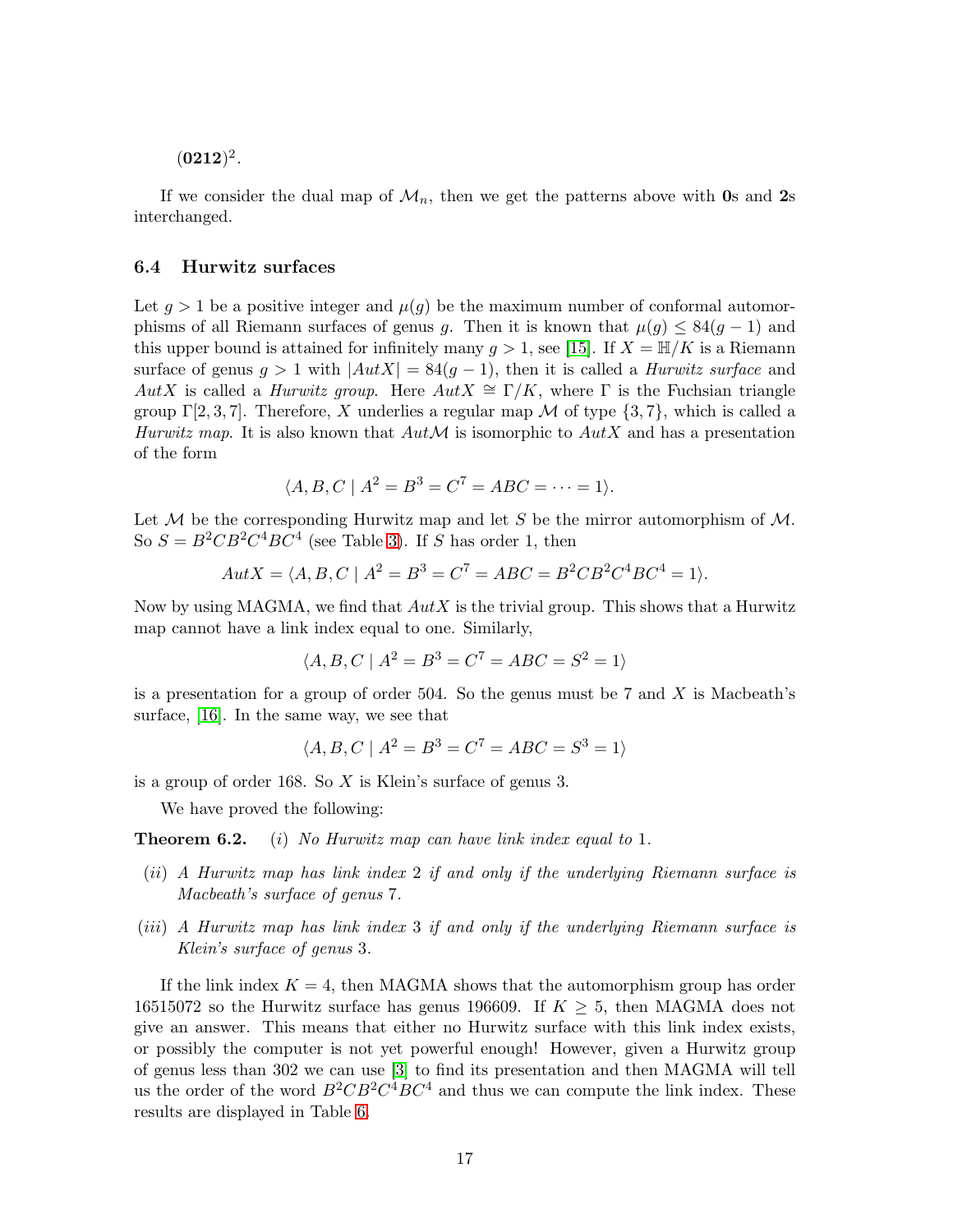Remark 6.1. It follows from Table [6](#page-17-2) that different Hurwitz maps can have the same link index.

Every mirror on a Hurwitz surface is a combination of the sides of  $(2,3,7)$ -triangles. By using sine and cosine rules for hyperbolic triangles we find that the sides of every  $(2, 3, 7)$ -triangle have approximate lengths  $a = 0.2831281533$ ,  $b = 0.5452748317$  and  $c =$ 0.6206717375. A link 010212 corresponds to a segment of a mirror, which consists of six triangle sides and has length  $2(a + b + c) = 2.8981494452$ . So a mirror of pattern  $(010212)^K$  on a Hurwitz surface has length  $2K(a + b + c)$ . Hence by Theorem 6.2, we have

Theorem 6.3. *The length of a mirror on a Hurwitz surface cannot be less than* 5.7962988904*. This lower bound is attined if and only if the underlying Riemann surface is Macbeath's surface of genus* 7*. The second shortest mirror on a Hurwitz surface has length* 8.6944483356*. In this case the Riemann surface is Klein's surface of genus* 3*.*

<span id="page-17-2"></span>

| Map            | Genus | $Aut \mathcal{M} $ | Link index     |
|----------------|-------|--------------------|----------------|
| H1             | 3     | 168                | 3              |
| H2             |       | 504                | $\overline{2}$ |
| H3             |       |                    | 7              |
| H <sub>4</sub> | 14    | 1092               |                |
| H5             |       |                    | 6              |
| H <sub>6</sub> | 118   | 9828               | 13             |
| H7             | 129   | 10752              | 6              |
| H <sub>8</sub> |       |                    | 15             |
| H <sub>9</sub> | 146   | 12180              | 15             |
| H10            |       |                    | 14             |

Table 6: Link indices for some Hurwitz maps

### Acknowledgements

We would like to thank Marston Conder for help with the section on Hurwitz surfaces and Gareth Jones for help in the section on Fermat curves.

# <span id="page-17-1"></span>References

- [1] R. D. M. Accola, On the number of automorphisms of a closed Riemann surface, *Trans. Amer. Math. Soc.* 131 (1968), 398–408.
- <span id="page-17-0"></span>[2] W. Bosma, J. Cannon and C. Playoust, The Magma algebra system. I. The user language. *J. Symbolic Comput.* 24 (1997), 235–265.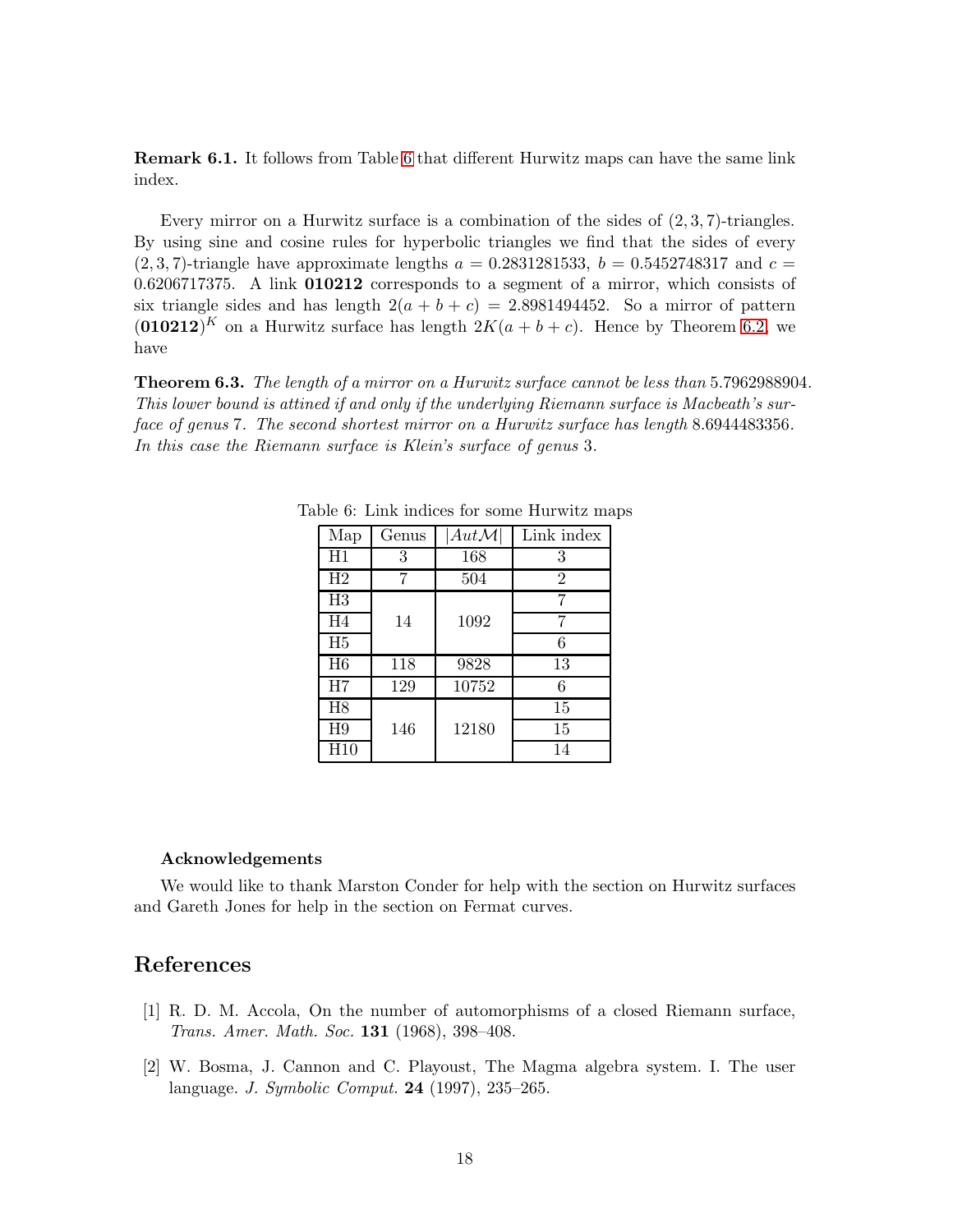- <span id="page-18-14"></span>[3] M. Conder, *All reflexible orientable regular maps on surfaces of genus 2 to 301, up to isomorphism and duality, with defining relations for their automorphism groups*, from https://www.math.auckland.ac.nz/ conder/OrientableRegularMaps301.txt
- <span id="page-18-6"></span><span id="page-18-2"></span>[4] M. Conder and P. Dobcs´anyi, Determination of all Regular Maps of Small Genus, *J. Combin. Theory Ser. B* 81 (2001), 224–242.
- <span id="page-18-5"></span>[5] H. S. M. Coxeter, *Regular Polytopes*, Dover Publications, New York, 1973.
- <span id="page-18-4"></span>[6] H. S. M. Coxeter and W. O. J. Moser, *Generators and Relations for Discrete Groups*, Springer-Verlag, 1980.
- [7] A. Grothendieck, Esquisse d'un Programme, *Geometric Galois Actions* I, London Mathematical Society Lecture Note Series 242, Cambridge University Press, Cambridge, 1997, 5–48.
- <span id="page-18-9"></span><span id="page-18-1"></span>[8] W. J. Harvey, Cyclic groups of automorphisms of compact Riemann surfaces, *Q. J. Math.* 17 (1966), 86–97.
- <span id="page-18-11"></span>[9] G. A. Jones and D. Singerman, Theory of maps on orientable surfaces, *Proc. Lond. Math. Soc.* (3) 37 (1978), 273–307.
- [10] G. A. Jones and D. Singerman, Bely˘ı functions hypermaps and Galois groups, *Bull. Lond. Math. Soc.* 28(6) (1996), 561–590.
- <span id="page-18-8"></span><span id="page-18-0"></span>[11] F. Klein, Über die Transformation siebenter Ordnung der elliptischen Funktionen, *Math. Ann.* 14 (1879), 428–471.
- <span id="page-18-10"></span>[12] R. S. Kulkarni, A note on Wiman and Accola-Maclachlan surfaces, *Ann. Acad. Sci. Fenn. Math.* 16 (1991), 83–94.
- <span id="page-18-3"></span>[13] R. S. Kulkarni, *Riemann surfaces admitting large automorphism groups*, in *Contemp. Math.* (Amer. Math. Soc., Providence, RI, 1997) 201 pp. 63–79.
- [14] S. Levy, On the Order-Seven Transformation of Elliptic Functions, *The eightfold way; the beauty of Klein's quartic curve*, Math. Sci. Res. Inst. Publ. 35, Cambridge University Press, 1999, 287–331.
- <span id="page-18-13"></span><span id="page-18-12"></span>[15] A. M. Macbeath, On a theorem of Hurwitz, *Proc. Glasgow Math. Assoc.* 5 (1961), 90–96.
- <span id="page-18-7"></span>[16] A. M. Macbeath, On a curve of genus 7, *Proc. Lond. Math. Soc.* (3) 15 (1965), 527–542.
- [17] C. Maclachlan, A bound for the number of automorphisms of a compact Riemann surface, *J. Lond. Math. Soc.* 44 (1969), 265–272.
- [18] A. Melekoğlu, A Geometric approach to the reflections of regular maps, *Ars Combin.* 89 (2008), 355–367.
- [19] A. Meleko˘glu and D. Singerman, Reflections of regular maps and Riemann surfaces, *Rev. Mat. Iberoam.* 24 (2008), 921–939.